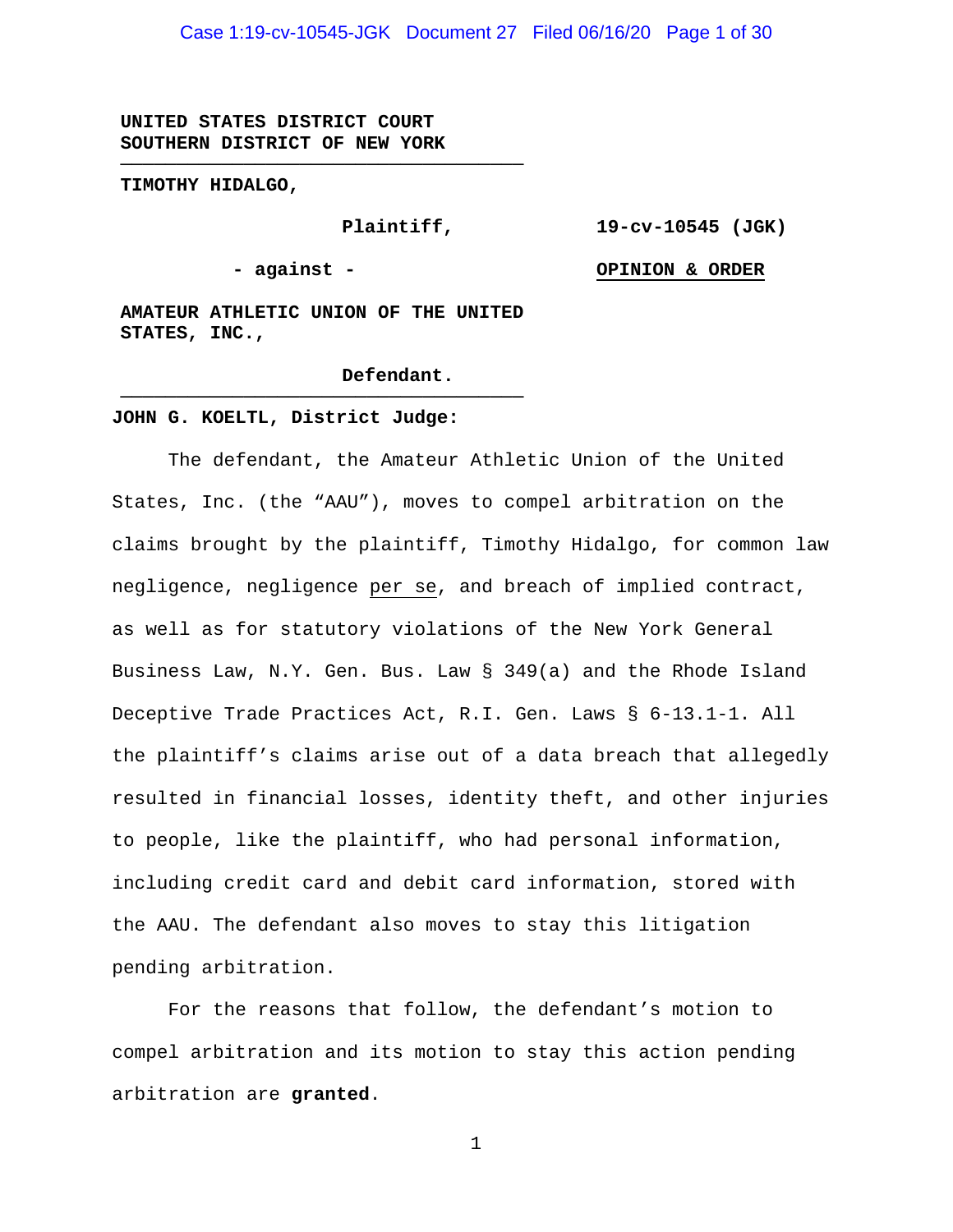#### **I.**

The following facts are undisputed unless otherwise indicated.

# **A.**

The AAU is a non-profit, volunteer-based, multi-sport event organization that promotes and develops amateur sports and physical fitness programs for youths and adults. Kimbrell Decl. ¶ 2. Individuals may apply to become members of the AAU as athletes or non-athletes; the latter category includes coaches, administrators, managers, instructors, and officials. Id. Individuals may apply for AAU membership by filling out an online application at https://aausports.org (the "Website"). Id. at ¶¶ 3, 6 & Ex. A.

The AAU online membership application contains many questions that require the applicant to answer. At the end of the application is a section that is replicated here: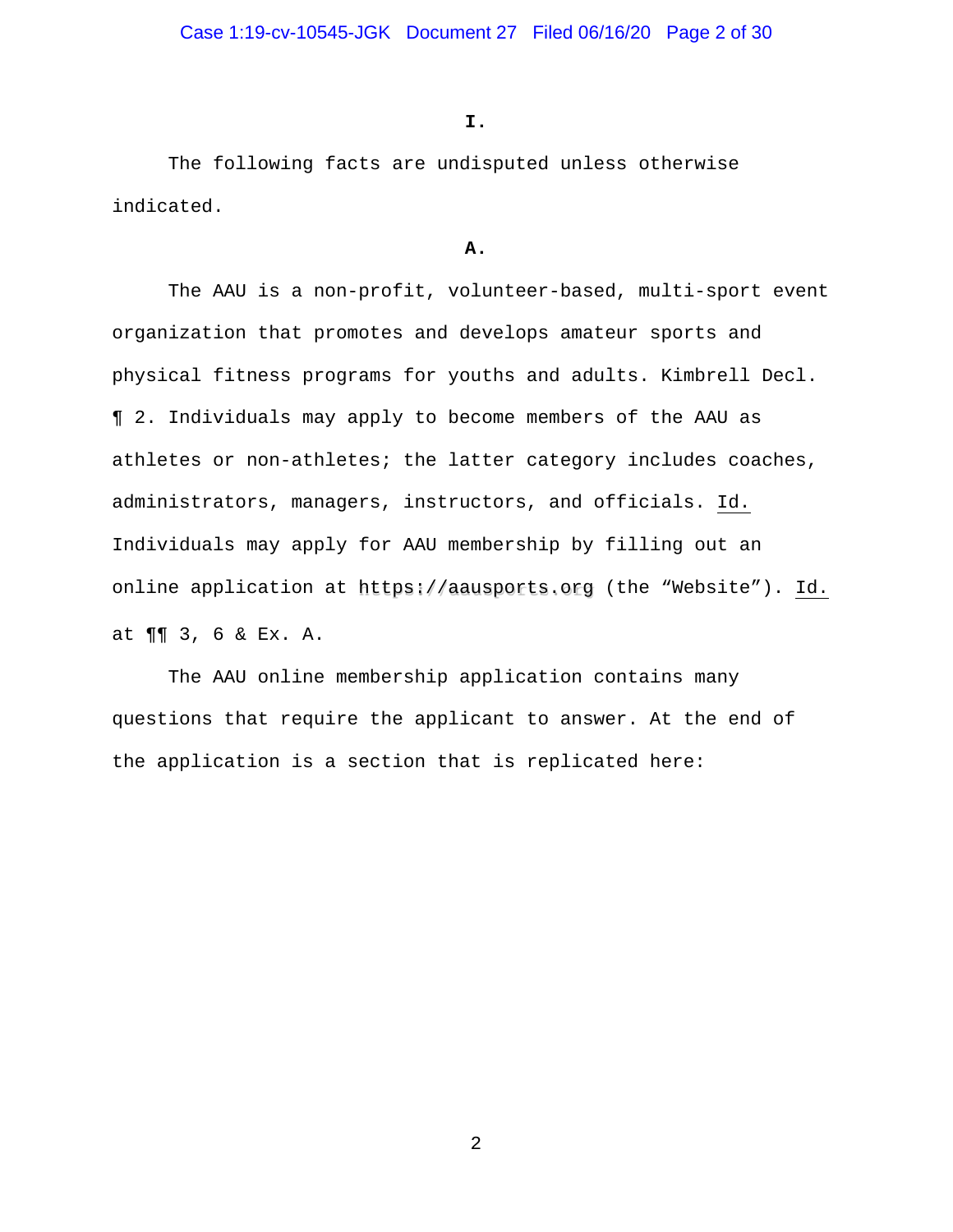# Case 1:19-cv-10545-JGK Document 27 Filed 06/16/20 Page 3 of 30

| obtained by the AAU                                                                                      | I would like a copy of the consumer report(s) (also known as 'investigative Consumer Report' under California law) at no charge if                                                                                                                                                                                                          |
|----------------------------------------------------------------------------------------------------------|---------------------------------------------------------------------------------------------------------------------------------------------------------------------------------------------------------------------------------------------------------------------------------------------------------------------------------------------|
| "I have read and agree to the terms and conditions and authorize AAU to request the background screening |                                                                                                                                                                                                                                                                                                                                             |
| Are you a member of a club?                                                                              |                                                                                                                                                                                                                                                                                                                                             |
| . No, not at this time (can be updated later)                                                            |                                                                                                                                                                                                                                                                                                                                             |
|                                                                                                          | NOTE: Make sure you update this membership to associate it with a club if joining one later on.                                                                                                                                                                                                                                             |
| C Yes                                                                                                    |                                                                                                                                                                                                                                                                                                                                             |
|                                                                                                          |                                                                                                                                                                                                                                                                                                                                             |
| Terms and Conditions - Digital Signature                                                                 |                                                                                                                                                                                                                                                                                                                                             |
| applicant(s) for membership:                                                                             | Membership in the AAU is a privilege granted by the AAU. It is not a right. The AAU at its sole discretion reserves the nort to accept or reject any                                                                                                                                                                                        |
|                                                                                                          | Membership in any category may be granted only after an application is submitted and approved. By submitting an application, the applicant agrees to<br>comply with all the provisions of the AAU Code, including its constitution, bytaws, policies, procedures, regulations, and rules.                                                   |
|                                                                                                          | * Laccept all terms and conditions for this AAU membership application as laid out by the AAU code book (available here) and this application.                                                                                                                                                                                              |
| in this application                                                                                      | * I hereby certify that all information I have provided is accurate, my name (below) is correct, and I am authorized to apply for membership for the person                                                                                                                                                                                 |
|                                                                                                          | * I understand that here are no refunds issued for cancellations or failure to pass background screening process.                                                                                                                                                                                                                           |
| *1 understand and agree to all terms and conditions listed                                               |                                                                                                                                                                                                                                                                                                                                             |
| conditions presented to me during the application process.                                               | By entering my name below I hereby authorize AAU to perform a background screening for my adult membership, accept and<br>acknowledge all terms and conditions presented to me during the application process.<br>By entering my name below I hereby authorize AAU to create the requested membership, accept and acknowledge all terms and |
| FOR YOUTH APPLICANTS.                                                                                    | NOTE: THIS MUST BE SIGNED BY THE PERSON APPLYING FOR MEMBERSHIP OR A PARENTALLY APPROVED REPRESENTATIVE                                                                                                                                                                                                                                     |
| * First Name:                                                                                            |                                                                                                                                                                                                                                                                                                                                             |
|                                                                                                          |                                                                                                                                                                                                                                                                                                                                             |
|                                                                                                          |                                                                                                                                                                                                                                                                                                                                             |
| <b>Middle Name:</b>                                                                                      |                                                                                                                                                                                                                                                                                                                                             |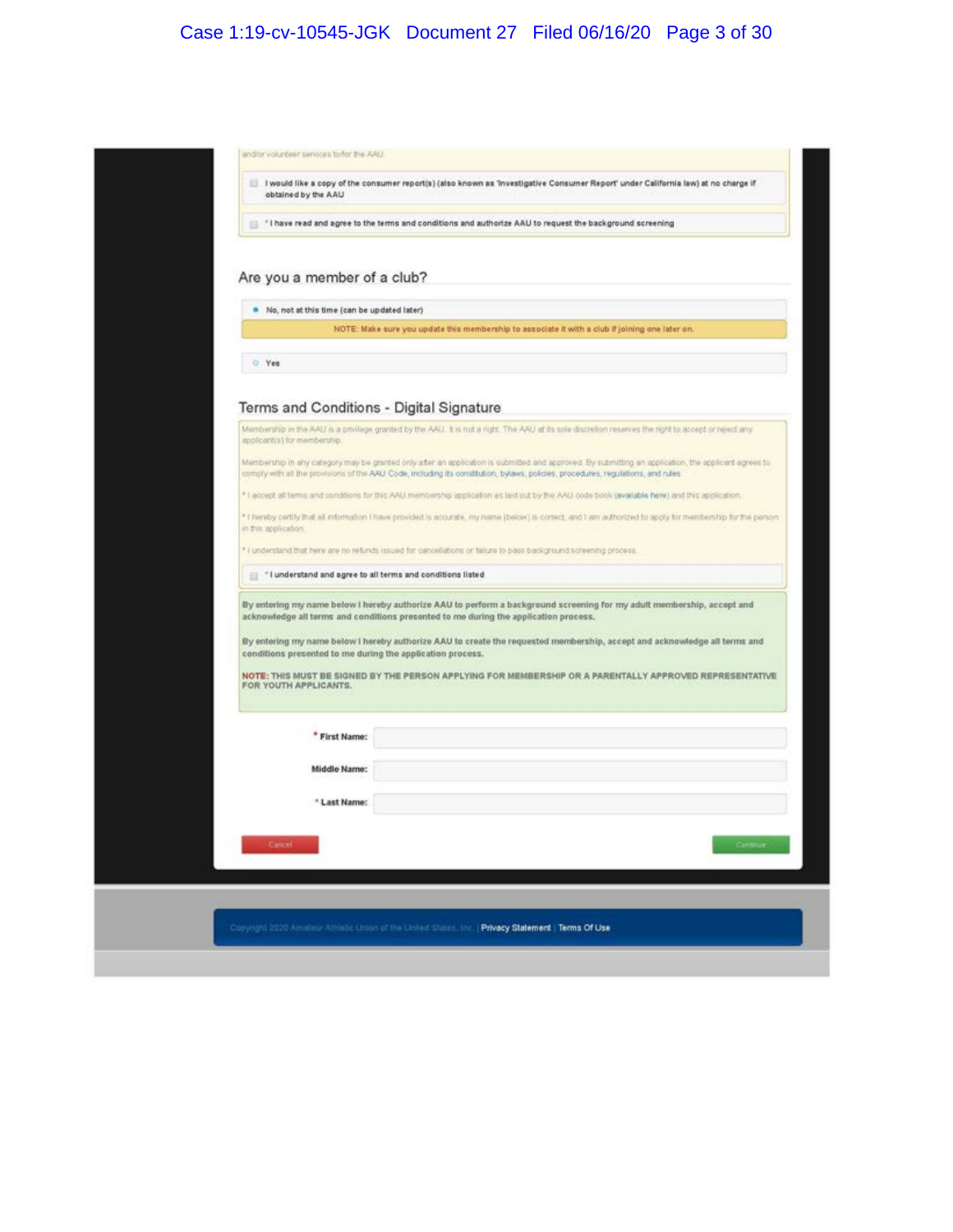Kimbrell Decl., Ex. A.

Before submitting the application by clicking the green "Continue" button in the bottom right corner, an applicant must, among other things, check a box that appears to the immediate left of the words "\***I understand and agree to all terms and conditions listed**." Kimbrell Decl. at ¶¶ 6-8 (bold and color in original). The check box and the accompanying text appear at the bottom of a yellow box in the application immediately below the bold heading "**Terms and Conditions – Digital Signature**." Id. (bold in original). One of the statements in the "terms and conditions" section of the application is the statement that

Membership in any category may be granted only after an application is submitted and approved. By submitting an application, the applicant agrees to comply with the provisions of the AAU Code, including its constitution, bylaws, policies, procedures, regulations, and rules.

Id. at ¶ 7 (color in original). The blue text is a hyperlink that takes the applicant to a separate "AAU Code Book" screen. Id. at ¶ 8. Also in the "terms and conditions" section is the statement "\*I accept all terms and conditions for this AAU membership application as laid out by the AAU code book (available here) and this application." Id. (color in original). The blue text, "available here," is another hyperlink that takes the applicant to the same AAU Code Book screen. Id. Additionally, in the green box in the "terms and conditions"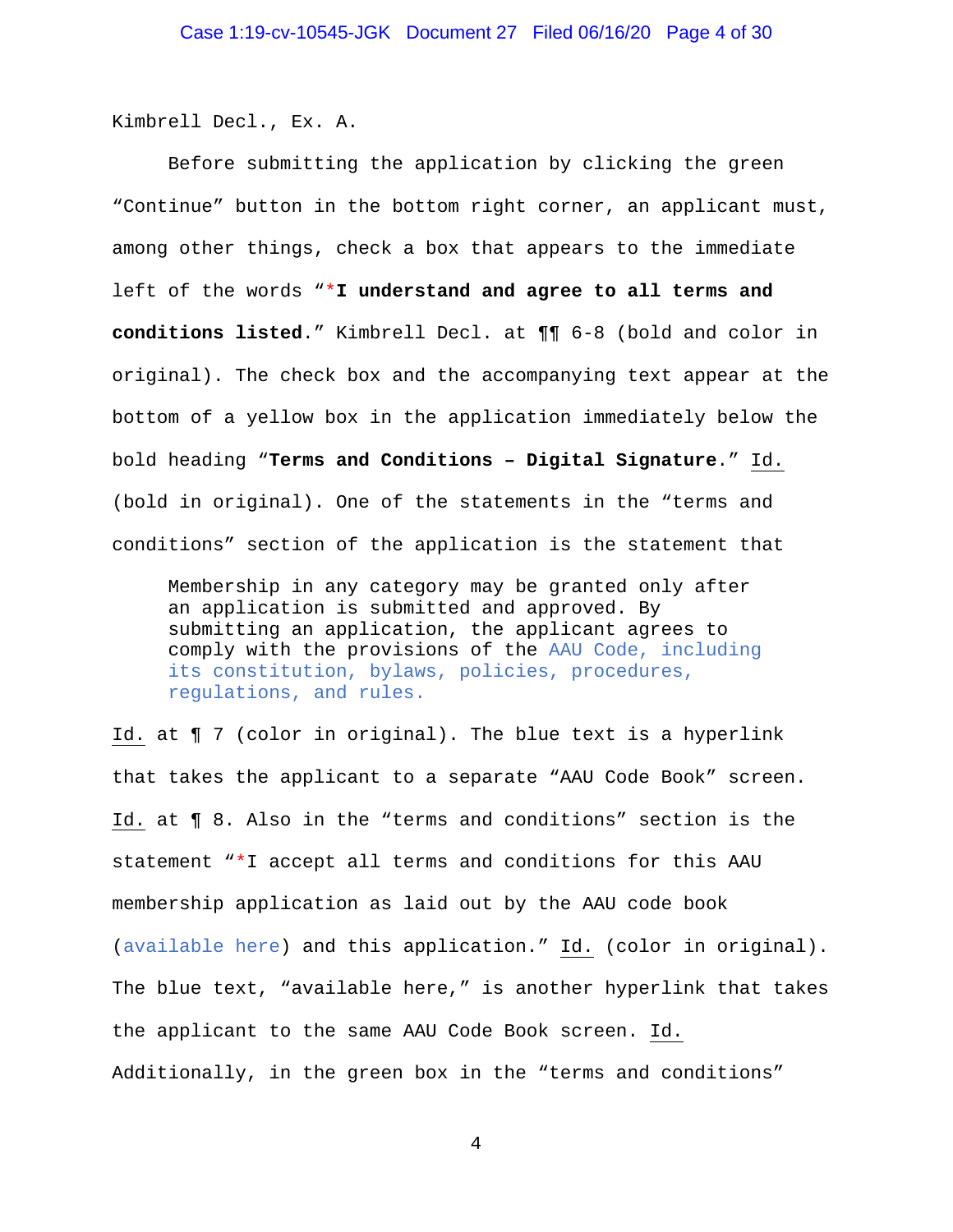# Case 1:19-cv-10545-JGK Document 27 Filed 06/16/20 Page 5 of 30

section of the application is the statement "By entering my name below, I hereby authorize AAU to create the requested membership, accept and acknowledge all terms and conditions presented to me during the application process." Id. at Ex. A.

Regardless which of the two hyperlinks one uses to access the AAU Code Book screen from the application page, the resulting page that a user is taken to displays the table of contents of the AAU Code Book. Id. at ¶¶ 10-11 & Ex. B. On the table of contents page, a complete PDF version of the AAU Code Book can be accessed by clicking on a button near the top of the AAU Code Book screen labeled "Complete Book." Id. at Ex. B. The AAU Code Book screen also contains hyperlinks to each chapter contained within the AAU Code Book, one of which is titled "Policies." Id. Adjacent to the "Policies" heading in the table of contents on the AAU Code Book screen is a hyperlink that reads "AAU National Policies of the AAU." Id. (underline and color in original). In the "Policies" section of the table of contents, the first subheading is labeled "Membership Policy" and a sub-subheading below the "Membership Policy" subheading is labeled "Binding Arbitration." Id. Upon clicking on the hyperlink labeled "AAU National Policies of the AAU," the web user is then directed to a screen that displays the specific pages of the larger AAU Code Book containing the "AAU National Policies." Id. at ¶¶ 11-12 & Ex. C.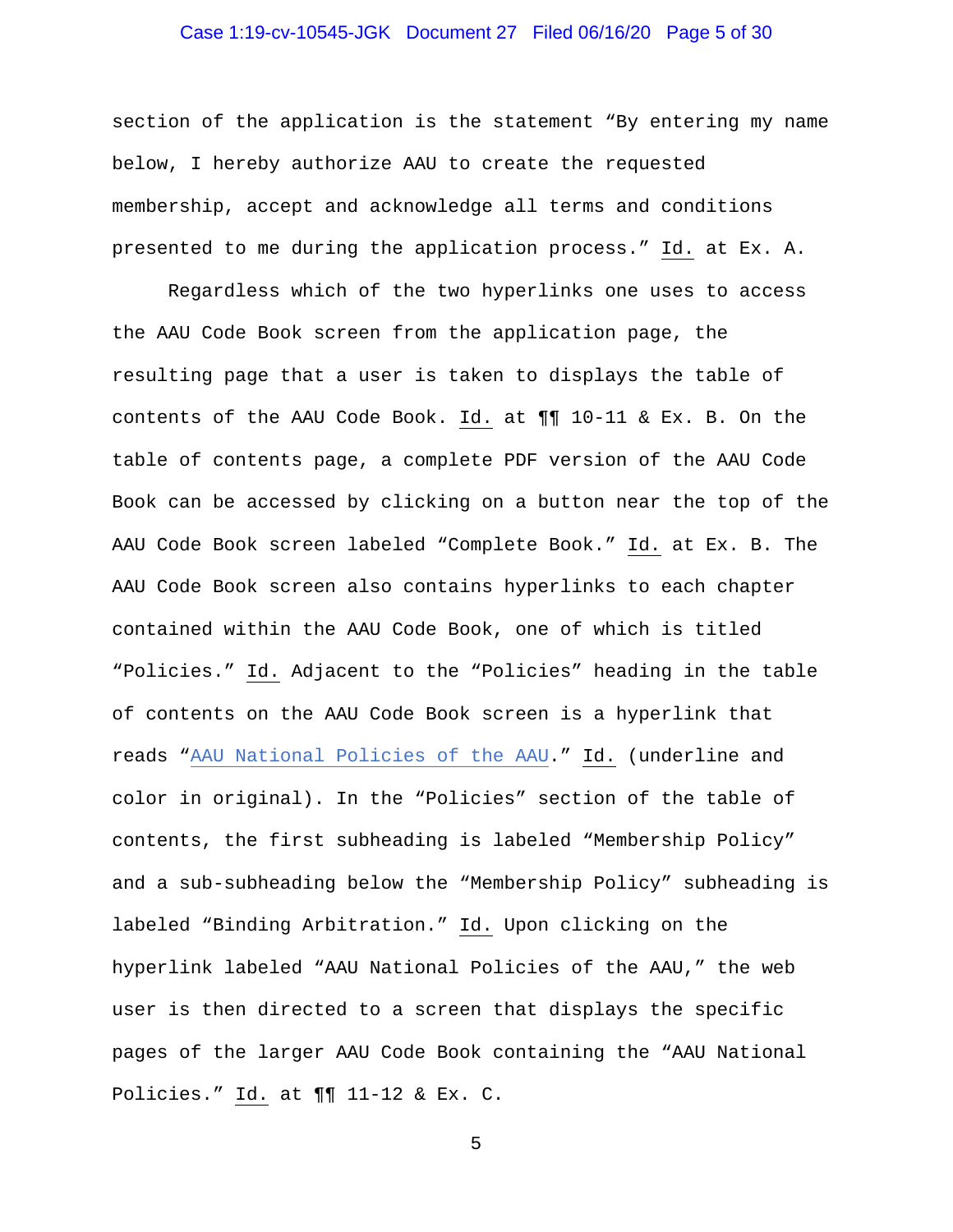The "Binding Arbitration" provision contained in the AAU

National Policies, which appears in bold text and in capital

letters, reads as follows:

#### **B. BINDING ARBITRATION**

**1. BY APPLYING FOR AAU MEMBERSHIP (OR HAVING A THIRD PARTY SUBMIT AN APPLICATION FOR MEMBERSHIP IN THE AAU ON BEHALF OF THE APPLICANT), OR UPON ENTERING ANY AAU EVENT, THE APPLICANT/MEMBER/ENTRANT AND THE AAU AGREE TO SUBMIT ALL CIVIL DISPUTE(S) ARISING OUT OF OR DURING THE TERM OF MEMBERSHIP TO BINDING ARBIRATION ADMINISTERED BY THE AMERICAN ARBITRATION ASSOCIATION ("AAA") IN ACCORDANCE WITH ITS CONSUMER ARBITRATION RULES. THE ARBITRATION HEARING SHALL BE HELD IN NEW YORK, NEW YORK BEFORE ONE (1) ARBITRATOR.**

**2. DEPOSITION(S), REQUESTS FOR ADMISSIONS, AND REQUESTS FOR PRODUCTION OF DOCUMENTS ARE STRICTLY DISCOURAGED AND WILL NOT BE ALLOWED WITHOUT AN ORDER FROM AAA; AND, IN ORDER TO BE CONSIDERED, A REQUEST FOR ANY SUCH ORDER, IF ANY, SHALL ACCOMPANY THE FILING OF THE APPLICABLE PARTY'S FIRST SUBMISSION TO AAA OR SUCH REQUEST SHALL BE WAIVED AND/OR DENIED. A LIST OF WITNESSES AND ALL EXHIBITS TO BE INTRODUCED AT THE HEARING WILL BE EXCHANGED AT LEAST TWENTY (20) DAYS PRIOR TO THE HEARING. THE PARTIES AGREE THAT THE BINDING ARBITRATION SHALL BE IN LIEU OF ANY LITIGATION BY AND BETWEEN ALL OF THE PARTIES RELATED TO THE DISPUTE.**

**3. THE PARTIES DECLARE THAT IT IS THEIR CLEAR AND UNMISTAKABLE INTENT FOR THE ARBITRATOR TO DETERMINE ANY AND ALL QUESTIONS OF ARBITRABILITY, IF ANY. ANY OBJECTION TO THE ARBITRATOR'S JURISDICTION, INCLUDING ANY OBJECTIONS WITH RESPECT TO THE EXISTENCE, SCOPE OR VALIDITY OF THE ARBITRATION AGREEMENT SHALL BE DECIDED BY THE ARBITRATOR. 4. THE PARTIES WILL BE RESPONSIBLE FOR THEIR OWN LEGAL FEES, COSTS AND COST OF WITNESSES. THE PARTIES WILL SHARE EQUALLY THE ARBITRATOR'S FEES AND COSTS. THE PARTIES WAIVE ANY RIGHT TO SEEK AND THE PARTIES COVENANT NOT TO SEEK, ANY PUNITIVE OR EXEMPLARY DAMAGES.**

Id. at ¶ 13 & Ex. C.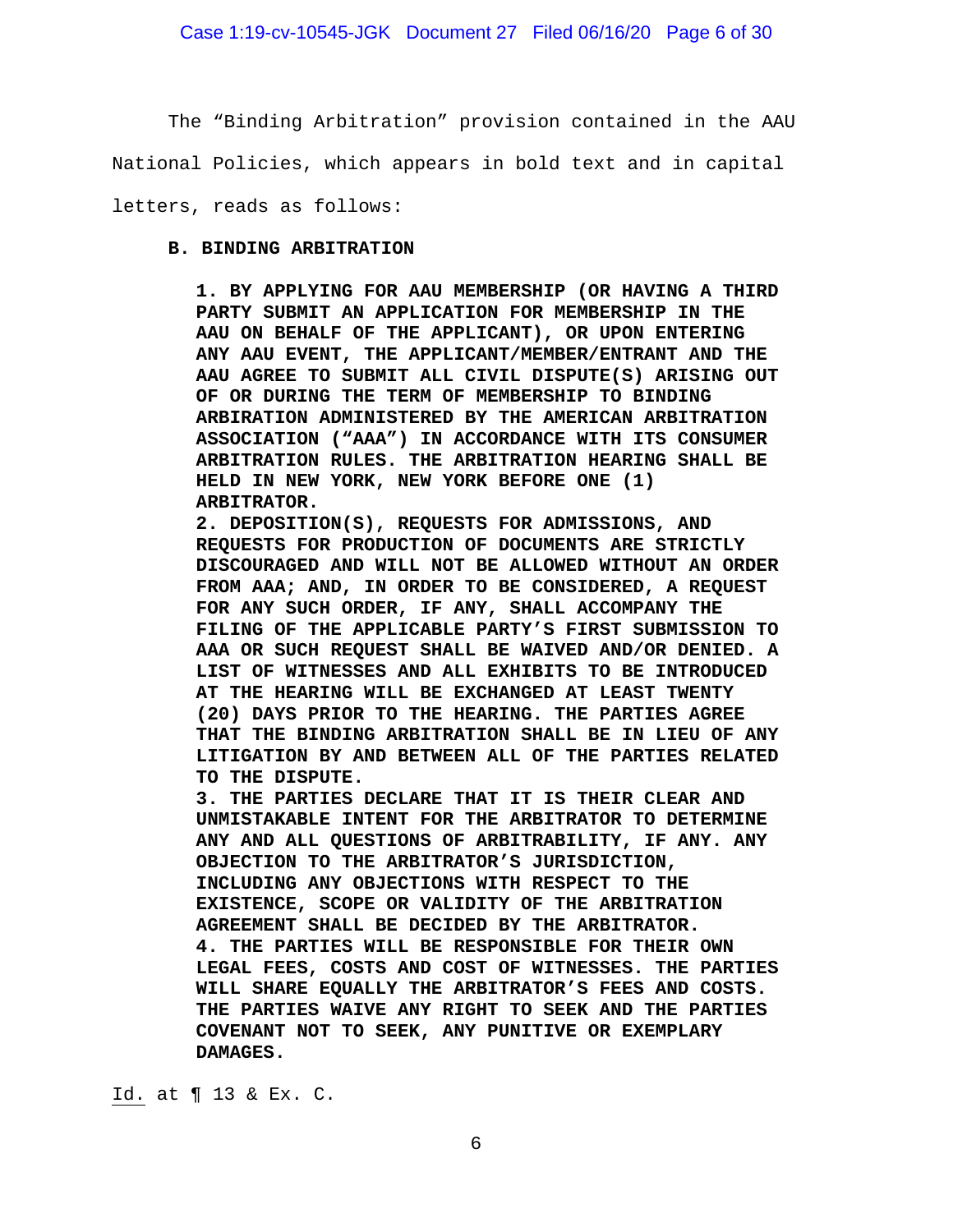#### Case 1:19-cv-10545-JGK Document 27 Filed 06/16/20 Page 7 of 30

On May 16, 2019, the plaintiff applied for membership with the AAU by filling out an application on the Website. Kimbrell Decl.  $\P$  4.<sup>1</sup> The plaintiff used his debit card to pay the \$32.00 fee for a coach's certificate at the time he submitted his application. Compl. ¶ 19. The plaintiff applied for membership by accessing the Website on the Safari web browser application on his iPhone. Hidalgo Decl. ¶¶ 4-7. Because he used his iPhone to complete the membership application the plaintiff allegedly "had to move the screen back and forth for each line of text. By pinching [his] fingers together on the screen [he] could zoom out and see more of the Application, but even then the full application was not visible and it would pop back to the misconfigured size when [he] lifted [his] fingers from the screen." Id. at ¶ 7 & Ex. A. Nevertheless, the plaintiff states that the image of the membership application reproduced above "may well be essentially the same as the application [he] filled out in May 2019, although . . . due to the lack of mobile compatibility, he never saw it formatted as a unified document." Id. at ¶ 8. The plaintiff states that he "remember[s] a section that talked about terms and conditions for background check and another yellow box that talked about terms and conditions of

 $1$  The plaintiff alleges that he applied for membership with the AAU on or about May 17, 2019. Compl. ¶ 19. The defendant alleges that the May 16, 2019 date comes from a review of business records maintained by the AAU in the ordinary course of business. Kimbrell Decl. ¶ 4. Any discrepancy between the two dates is not material in this case.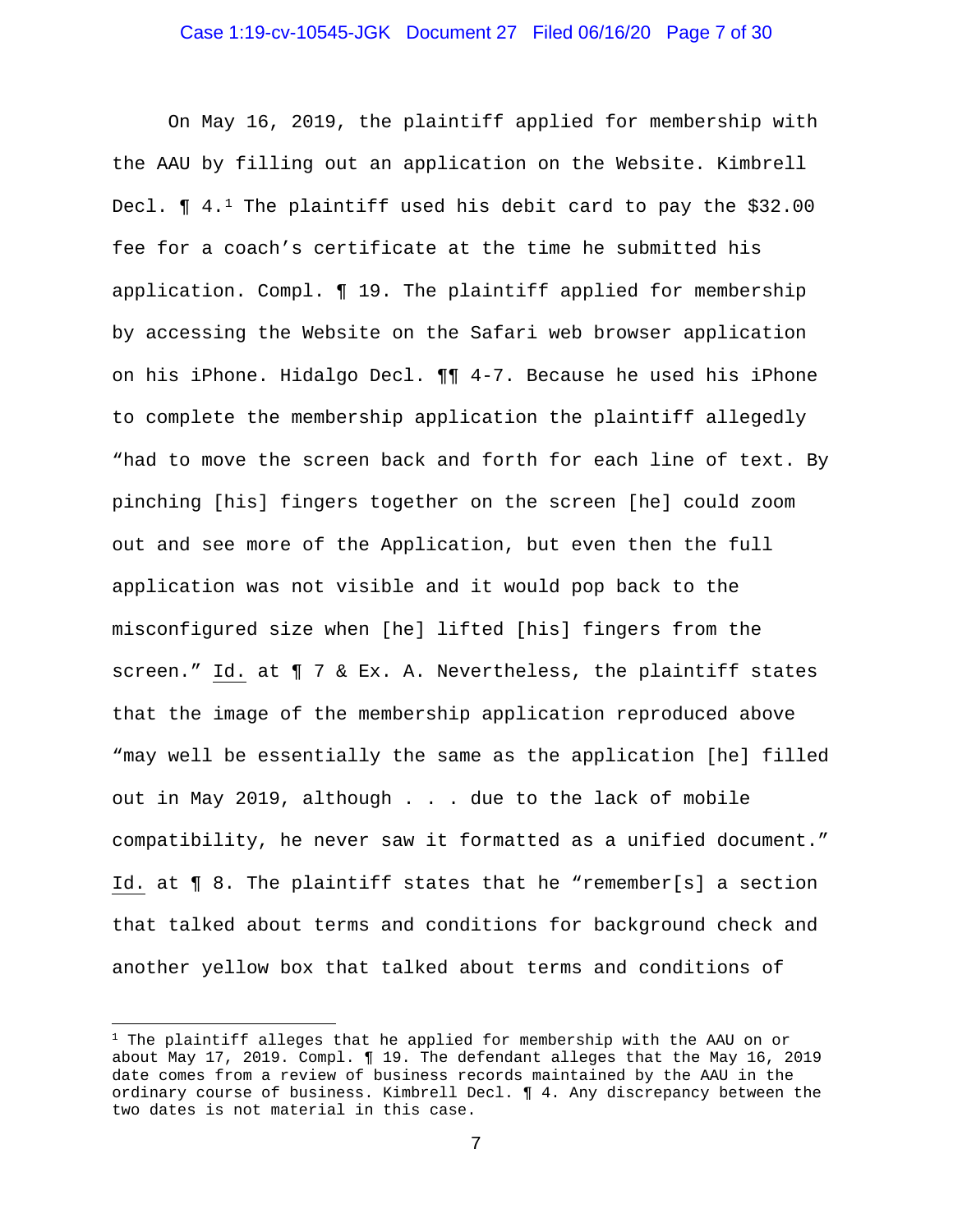# Case 1:19-cv-10545-JGK Document 27 Filed 06/16/20 Page 8 of 30

membership. The second terms and conditions box talked about how membership was not guaranteed by just filling out the application and that members had to comply with the AAU Code and its constitution and rules." Id. at ¶ 10.

When the plaintiff applied for membership he necessarily checked the box in the "terms and conditions" section adjacent to the statement "\***I understand and agree to all terms and conditions listed**" because, had he not checked the box, an error message would have popped up on the screen when he attempted to click the "Continue" button at the bottom right of the application. Kimbrell Decl. ¶ 9. The plaintiff's membership was accepted by the AAU on May 29, 2019, roughly two weeks after he applied, and the plaintiff thereafter became eligible to participate in the AAU's youth program as a coach or other kind of volunteer. Hidalgo Decl. ¶ 16 & Ex. B.

#### **B.**

Private information, including credit and debit card information, of individuals who conducted transactions on the Website between October 1, 2018 and July 2, 2019, including that information from the plaintiff, was subject to a data breach that the AAU publicly disclosed in September 2019. Compl. ¶ 3. The plaintiff generally alleged in the Complaint that the AAU "failed to take reasonable steps to employ adequate security measures or to properly protect sensitive payment Personal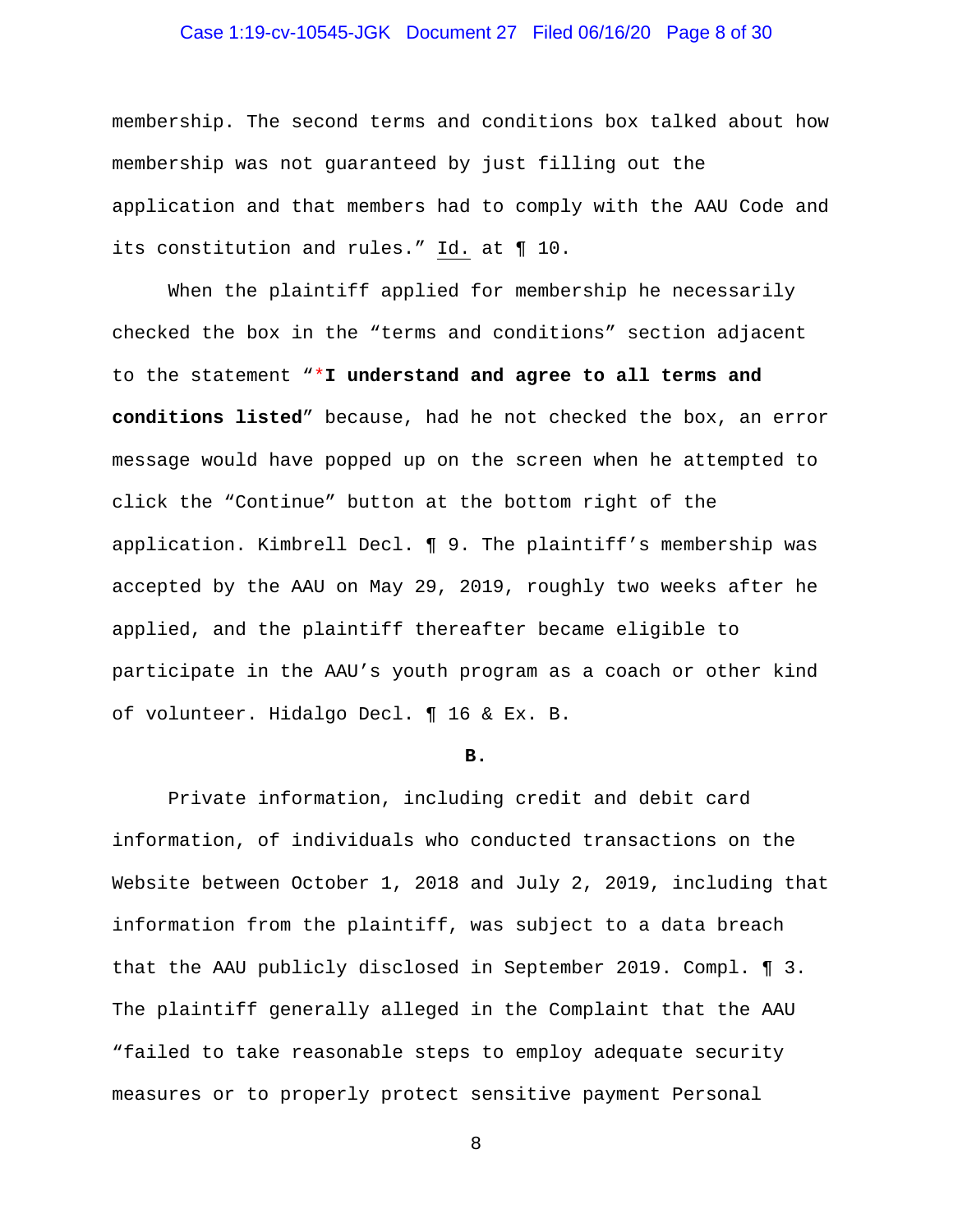# Case 1:19-cv-10545-JGK Document 27 Filed 06/16/20 Page 9 of 30

Information" and that in the aftermath of the breach, AAU's actions in remedying the injuries of victims of the breach were inadequate. See generally id. at ¶¶ 33-66.

On November 13, 2019, the plaintiff brought this case as a class action on behalf of "[a]ll residents of the United States whose Personal Information was compromised as a result of the data breach first disclosed by AAU in September 2019." Id. at ¶ 67. The plaintiff brought claims for common-law negligence, negligence per se, breach of implied contract, unjust enrichment, violations of the Rhode Island Deceptive Trade Practices Act, §§ 6-13.1-1 et seq., and violations of the New York General Business Law, N.Y. Gen. Bus. Law § 349(a). Id. at ¶¶ 78-134.

The defendant now moves moves pursuant to the Federal Arbitration Act ("FAA"), 9 U.S.C. § 1, et seq., to compel arbitration of the plaintiff's claims and stay the case pending arbitration.

#### **II.**

Under the FAA, 9 U.S.C. § 4, "a district court must enter an order to arbitrate upon being satisfied that the making of the agreement for arbitration or the failure to comply therewith is not in issue." Moses H. Cone Mem'l Hosp. v. Mercury Constr. Corp., 460 U.S. 1, 22 n.27 (1983) (quotation marks omitted). A court considering whether to compel arbitration pursuant to a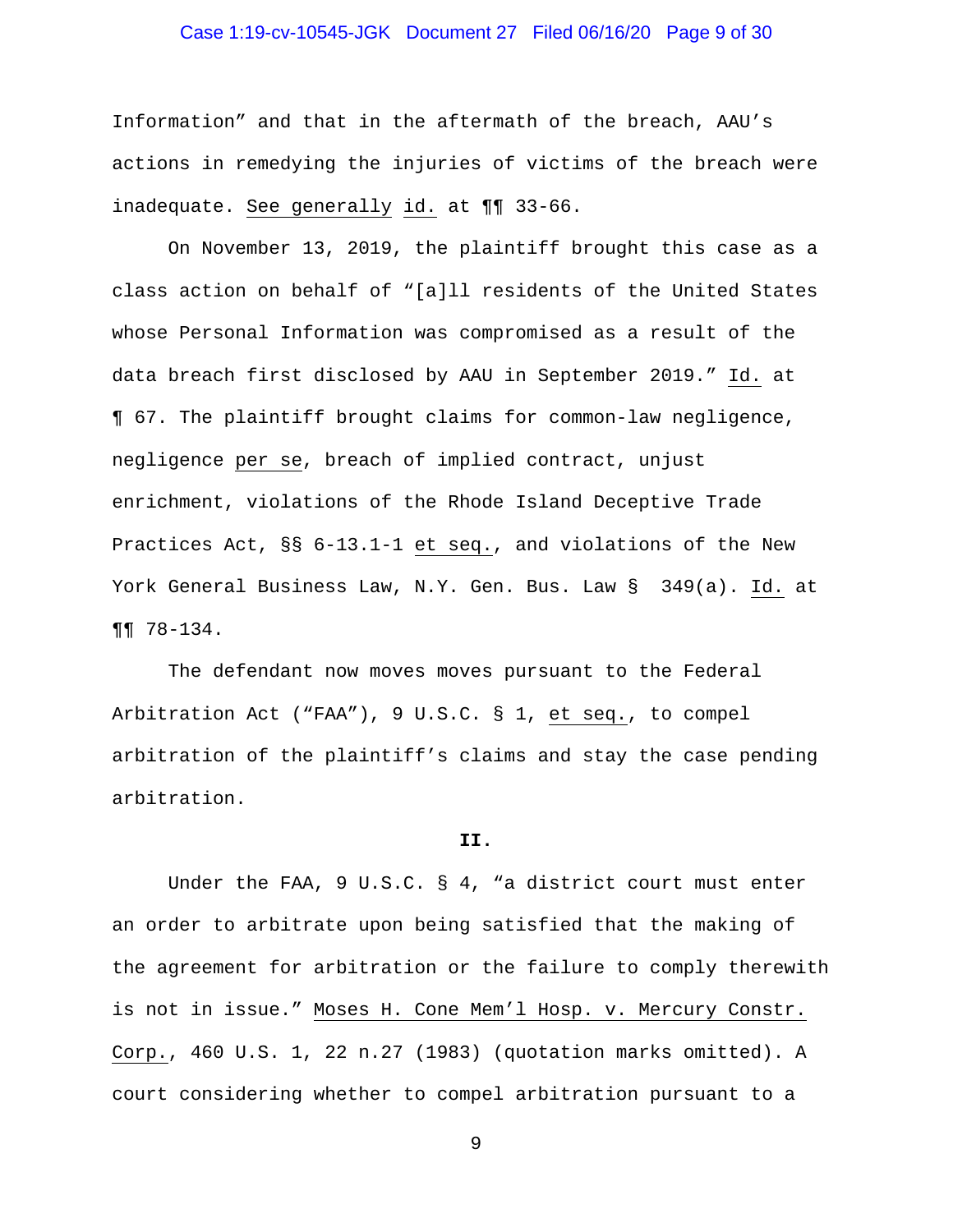# Case 1:19-cv-10545-JGK Document 27 Filed 06/16/20 Page 10 of 30

purported arbitration agreement must decide "(1) whether there exists a valid agreement to arbitrate at all under the contract in question . . . and if so, (2) whether the particular dispute sought to be arbitrated falls within the scope of the arbitration agreement." Hartford Accident & Indemn. Co. v. Swiss Reinsurance Am. Corp., 246 F.3d 219, 226 (2d Cir. 2001) (internal quotation marks and citation omitted).

"The determination of whether parties have contractually bound themselves to arbitrate a dispute – a determination involving interpretation of state law – is a legal conclusion." Specht v. Netscape Commc'ns Corp., 306 F.3d 17, 26 (2d Cir. 2002) (Sotomayor, J.). Thus, "[w]hen deciding whether the parties agreed to arbitrate a certain matter," courts generally "should apply ordinary state-law principles that govern the formation of contracts." First Options of Chi., Inc. v. Kaplan, 514 U.S. 938, 944 (1995); see also Rightnour v. Tiffany & Co., 239 F. Supp. 3d 744, 749-50 (S.D.N.Y. 2017). "It is a basic tenet of contract law that, in order to be binding, a contract requires a 'meeting of the minds' and a manifestation of mutual assent.'" Starke v. SquareTrade, Inc., 913 F.3d 279, 288 (2d Cir. 2019).<sup>2</sup> "When an offeree does not have actual notice of certain contract terms, he is nevertheless bound by such terms

 $2$  The parties agree that New York law should govern in this case.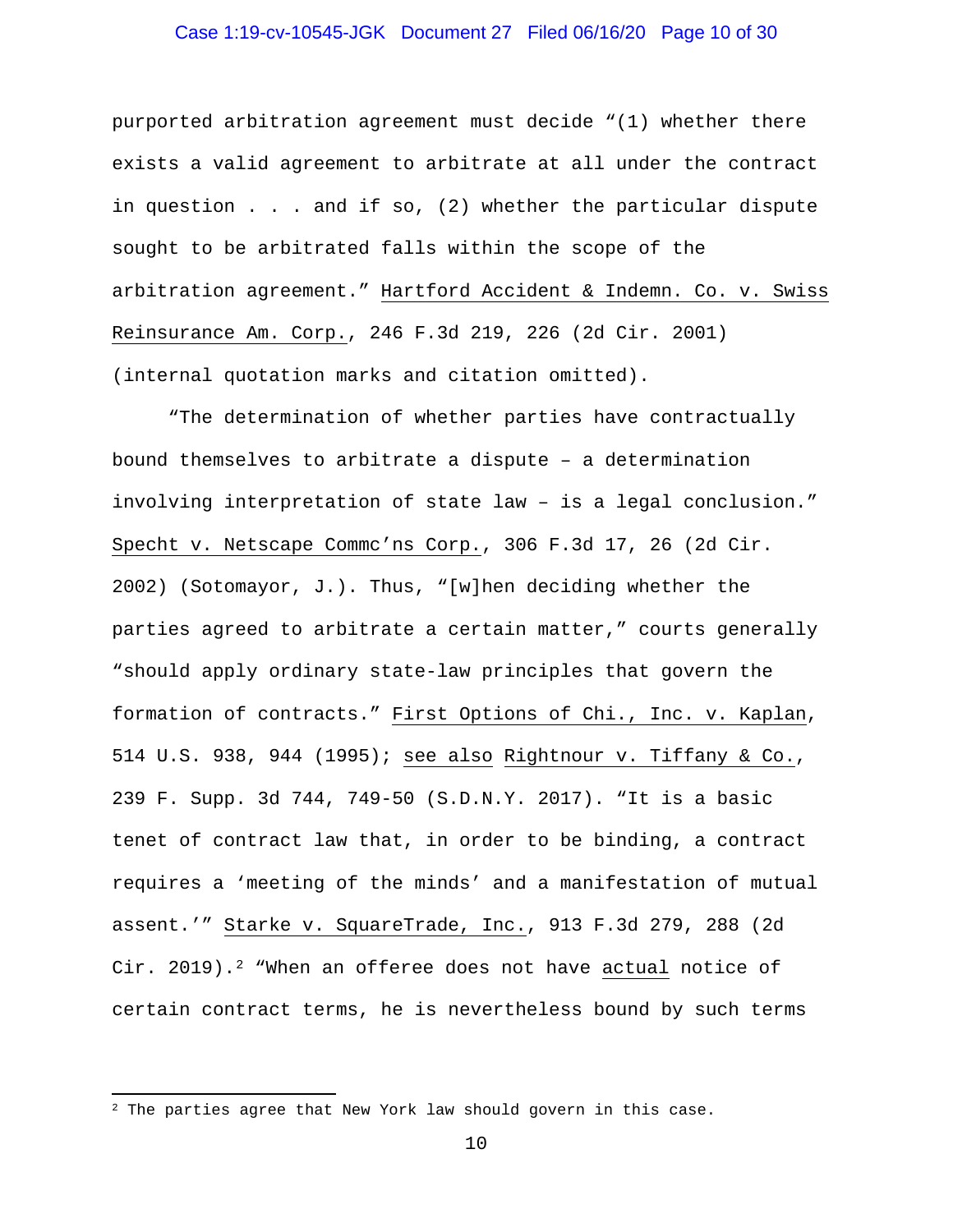# Case 1:19-cv-10545-JGK Document 27 Filed 06/16/20 Page 11 of 30

if he is on inquiry notice of them and assents to them through conduct that a reasonable person would understand to constitute assent." Id. at 289 (emphasis in original).

"New commerce on the Internet . . . has not fundamentally changed the principles of contract." Register.com v. Verio, Inc., 356 F.3d 393, 403 (2d Cir. 2004). Applying ordinary contract law principles, courts routinely uphold "'clickwrap' (or 'clickthrough') agreements, which require users to click an 'I agree' box after being presented with a list of terms and conditions of use" "for the principal reason that the user has affirmatively assented to the terms of agreement by clicking 'I agree.'" Meyer v. Uber Techs., Inc., 868 F.3d 66, 75 (2d Cir. 2017) (applying California law but noting that New York and California apply substantially the same rules for determining whether there has been mutual assent necessary to form a contract). However, in order to be bound by an arbitration agreement contained in a clickwrap agreement, the web-user must have "reasonable notice of the arbitration provision." Starke, 913 F.3d at 292; see also Feld v. Postmates, Inc., -- F. Supp. 3d --, 2020 WL 1047055, at \*3 (S.D.N.Y. Mar. 3, 2020).

Upon satisfying itself that an agreement to arbitrate exists, the district court must then decide whether the claims at issue are within the scope of the arbitration agreement. See Meyer, 868 F.3d at 74. When there are issues concerning the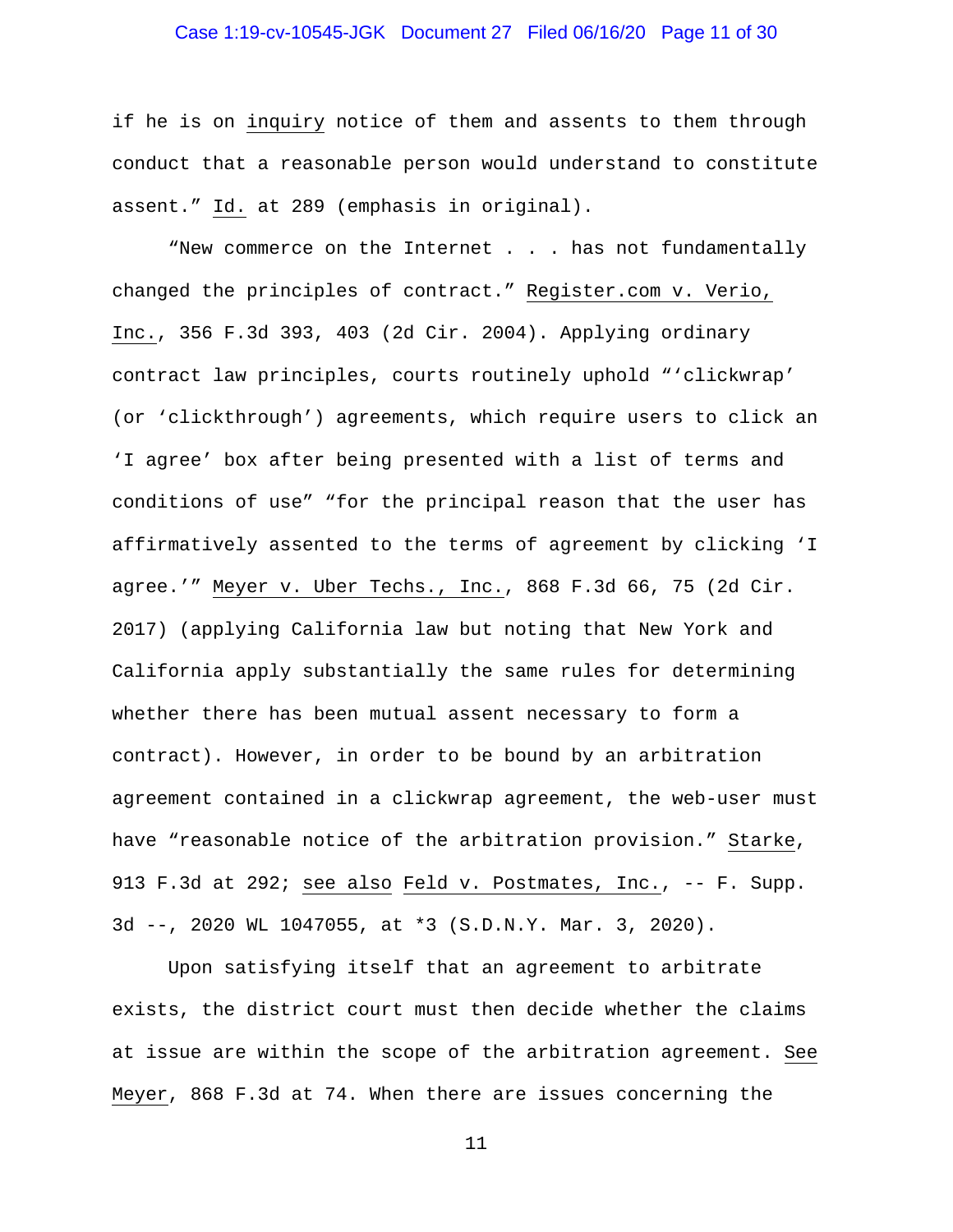# Case 1:19-cv-10545-JGK Document 27 Filed 06/16/20 Page 12 of 30

scope of an arbitration agreement and whether particular disputes sought to be arbitrated fall within that scope, also known as issues of arbitrability, those issues are generally "for judicial determination 'unless the parties clearly and unmistakably provide otherwise.'" NASDAQ OMX Grp., Inc. v. UBS Securities, LLC, 770 F.3d 1010, 1031 (2d Cir. 2010) (quoting Howsam v. Dean Witter Reynolds, Inc., 537 U.S. 79, 83 (2002)); see also Contec Corp. v. Remote Sol., Co., Ltd., 398 F.3d 205, 208-09 (2d Cir. 2005).

"In deciding motions to compel, courts should apply a 'standard similar to that applicable for a motion for summary judgment.'" Nicosia v. Amazon.com, 834 F.3d 220, 229 (2d Cir. 2016) (quoting Bensadoun v. Jobe-Riat, 316 F.3d 171, 175 (2d Cir. 2003)). Thus, a court should "consider all relevant, admissible evidence submitted by the parties and contained in pleadings, depositions, answers to interrogatories, and admissions on file, together with affidavits" and "must draw all reasonable inferences in favor of the non-moving party." Id. (internal quotation marks, alteration and citations omitted). The court must order arbitration "if there is no genuine issue of material fact regarding the requirements to compel arbitration." Nat'l Union Fire Ins. Co. of Pittsburg v. Beelman Truck Co., 203 F. Supp. 3d 312, 317 (S.D.N.Y. 2016).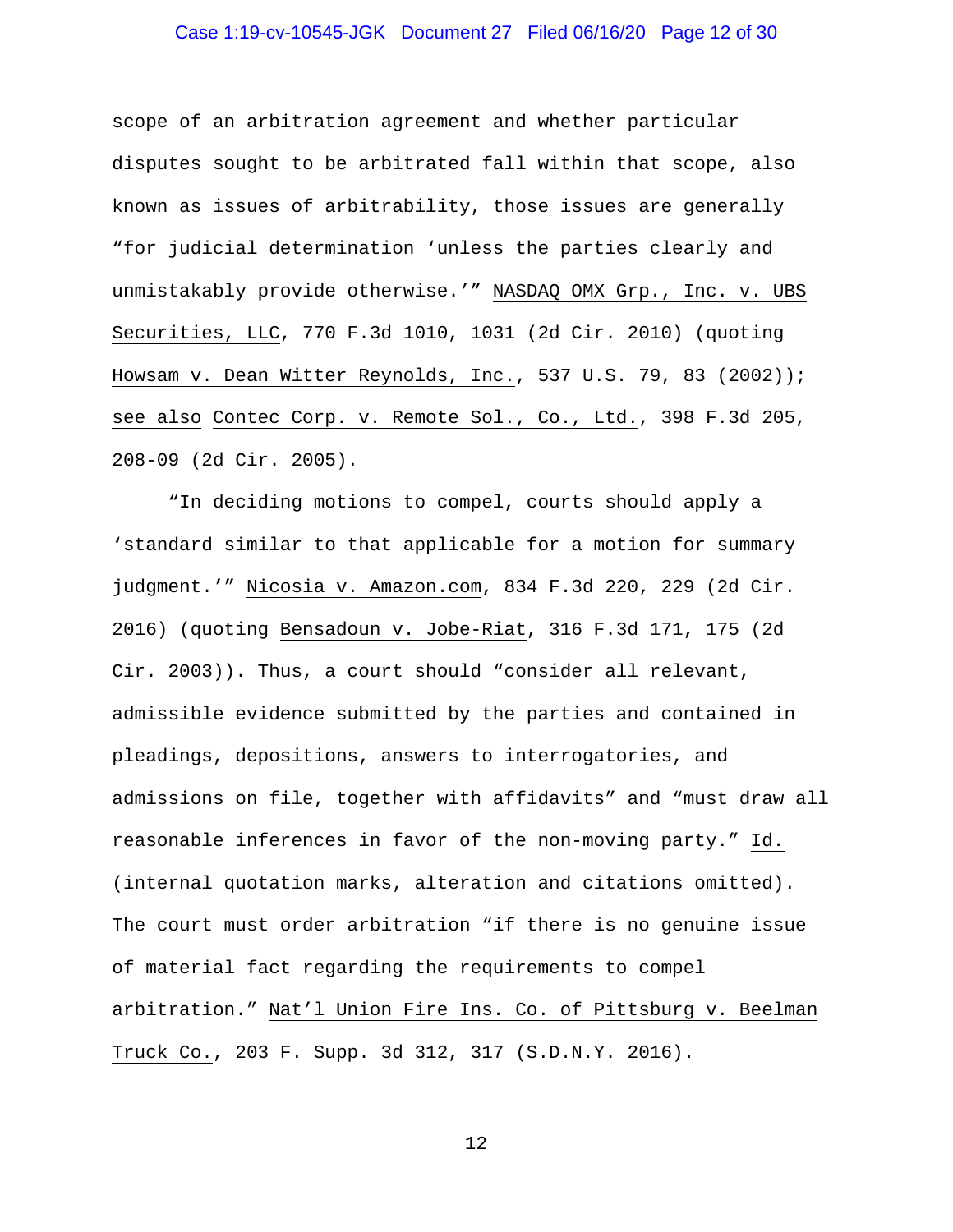#### **III.**

The first question is whether the plaintiff and the defendant entered into a valid and enforceable agreement to arbitrate. With respect to this question, the parties dispute only whether the plaintiff had "reasonable notice" of the arbitration provision contained in the AAU Code Book sufficient for the plaintiff to manifest assent to the terms of the arbitration provision by virtue of completing the AAU membership application and becoming a member of the AAU.

**A.**

When determining whether a plaintiff assented to the terms of a web-based contract, courts "look to the design and content of the relevant interface to determine if the contract terms were presented to the offeree in a way that would put her on inquiry notice of such terms." Starke, 913 F.3d at 289. In a series of recent cases, Nicosia v. Amazon.com, Meyer v. Uber Technologies, and Starke v. SquareTrade, the Court of Appeals has developed a framework for determining whether a web user has "reasonable notice" of an arbitration provision contained in a document that can be accessed through a hyperlink provided to the user. See Starke, 913 F.3d at 292 ("The reasoning of Nicosia and Meyer provides the framework within which we analyze the validity of assent to terms and conditions presented through a web interface.").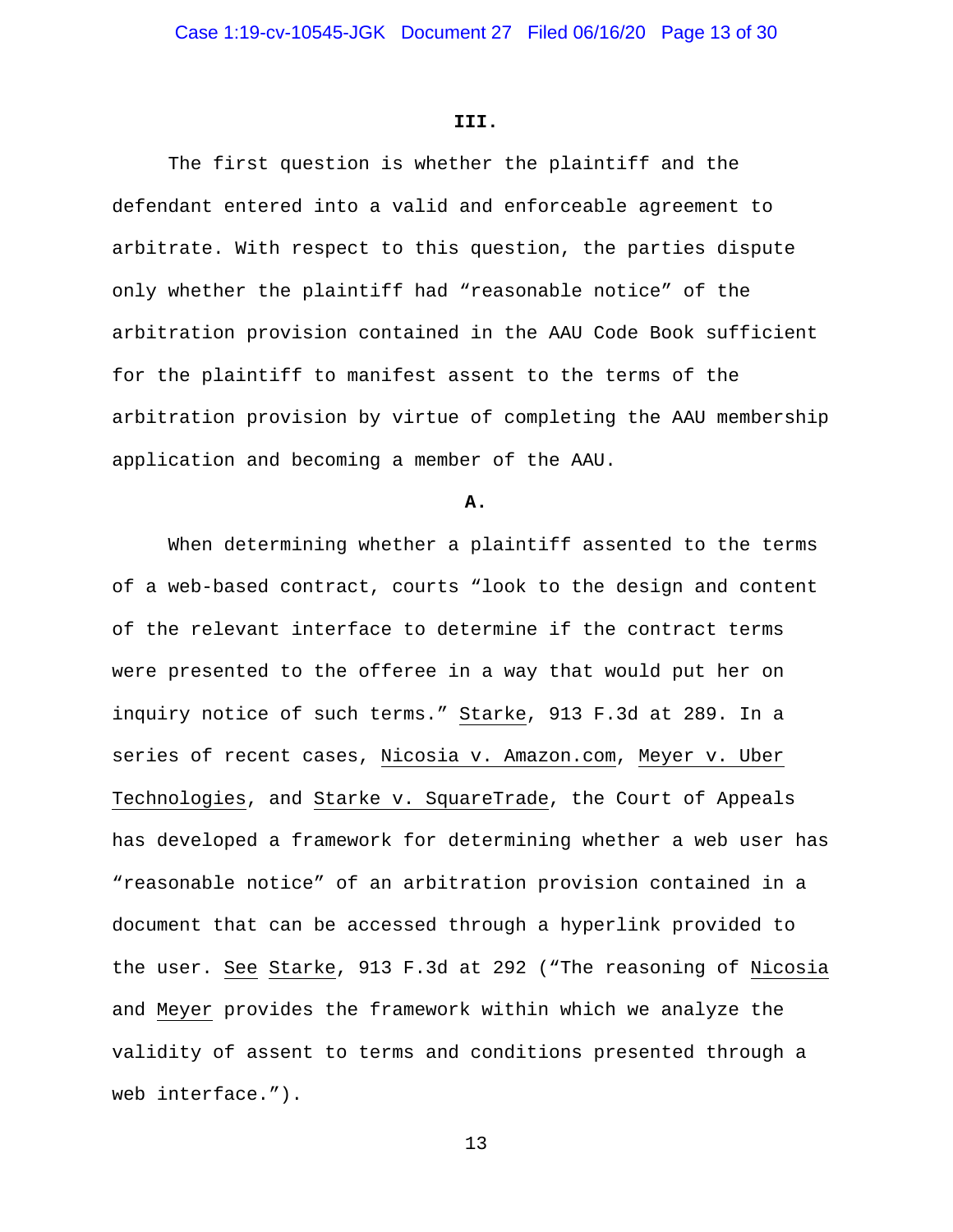# Case 1:19-cv-10545-JGK Document 27 Filed 06/16/20 Page 14 of 30

In Nicosia, the Court of Appeals found that the plaintiff had plausibly pleaded that he was not bound by Amazon.com's Conditions of Use when he placed an online order.<sup>3</sup> The Amazon.com order page contained language near the top of the page that "By placing your order, you agree to Amazon.com's privacy notice and conditions of use," where "privacy notice" and conditions of use" were hyperlinks in blue font. Nicosia, 834 F.3d at 235-36, 241. In finding that the plaintiff had plausibly pleaded that there was no constructive notice of Amazon.com's conditions of use, the Court of Appeals noted a number of facts about the layout of the Amazon.com order page that, taken together, deprived the plaintiff of "reasonable notice" of the conditions of use that would purportedly become binding upon placing an order with Amazon.com. These facts included that "the critical sentence appears in smaller font" than the "Review your order heading"; "unlike typical 'clickwrap' agreements, clicking 'Place your order' does not specifically manifest assent to the additional terms, for the purchaser is not specifically asked whether she agrees or to say 'I agree'"; the message alerting a user that placing the order constituted agreement to be bound by the conditions of use was not "bold, capitalized, or conspicuous in light of the whole webpage"; and the page itself contained

<sup>&</sup>lt;sup>3</sup> The court in Nicosia applied Washington law to the question of contract formation, but "Washington law is the same as New York law with respect to the issue of contract formation." Starke, 913 F.3d at 290 n.7.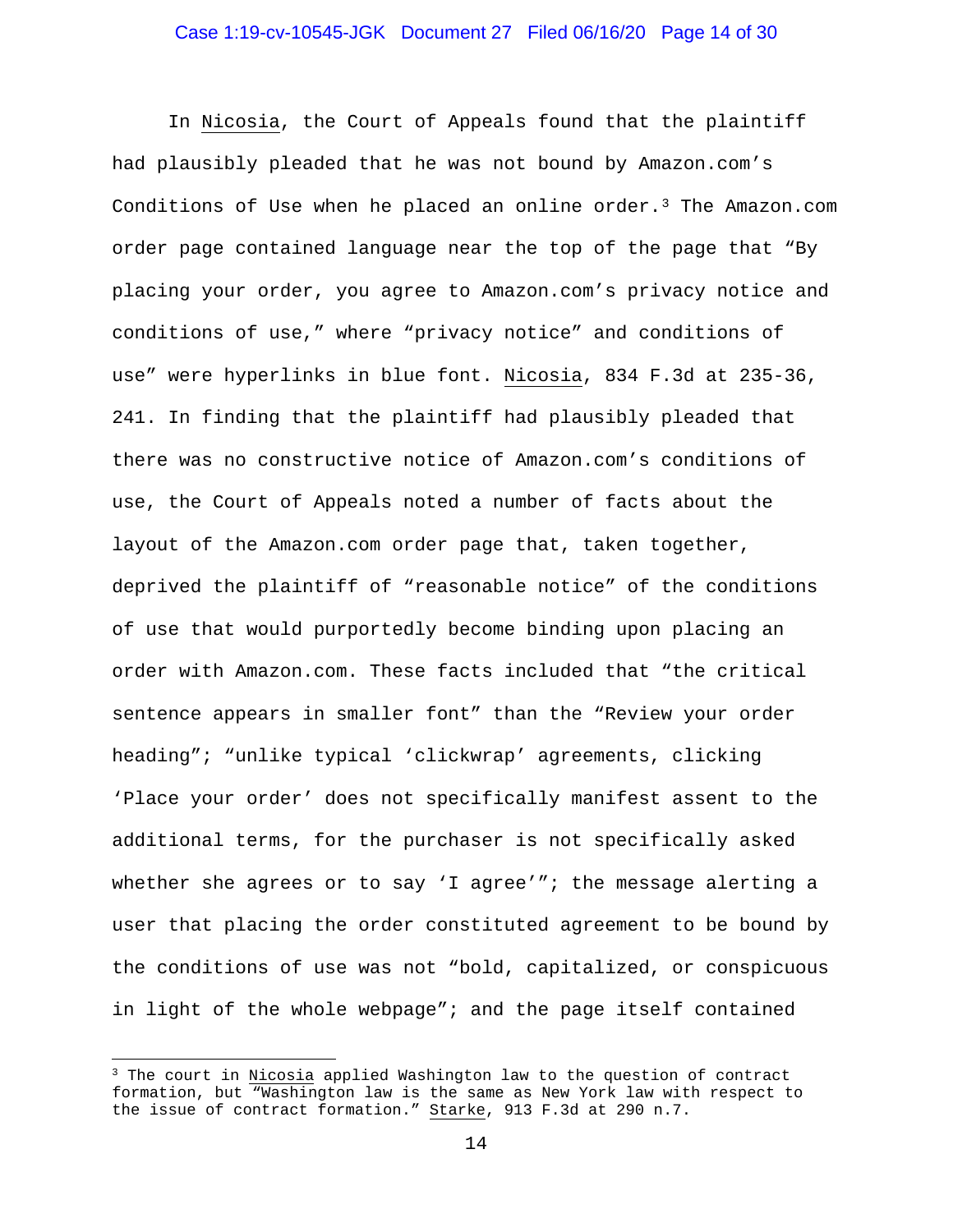# Case 1:19-cv-10545-JGK Document 27 Filed 06/16/20 Page 15 of 30

"between fifteen and twenty-five links on the Order Page, and various text is displayed in at least four font sizes and six colors . . . alongside multiple buttons and promotional advertisements." Id. at 235-37.

In Meyer, the Court of Appeals enforced an arbitration provision contained in the "terms of service & privacy policy" that could be accessed on the registration screen of the Uber smartphone application. 868 F.3d at 81. In finding that a user would have reasonable notice of the existence of the arbitration provision, the Court of Appeals noted at the outset that "precedent and basic principles of contract law instruct that we consider the perspective of a reasonably prudent smartphone user," and that "a reasonably prudent smartphone user knows that text that is highlighted in blue and underlined is hyperlinked to another webpage where additional information will be found." Id. at 77-78. The Court of Appeals found that the Uber smartphone interface provided "reasonable notice" based on a number of facts about the layout of the interface, namely that the screen was "uncluttered"; the "text, including the hyperlinks to the Terms and Conditions and Privacy Policy, appears directly below the buttons for registration"; "the dark print contrasts with the bright white background, and the hyperlinks are in blue and underlined"; the "notice of the Terms of Service is provided simultaneously to enrollment"; and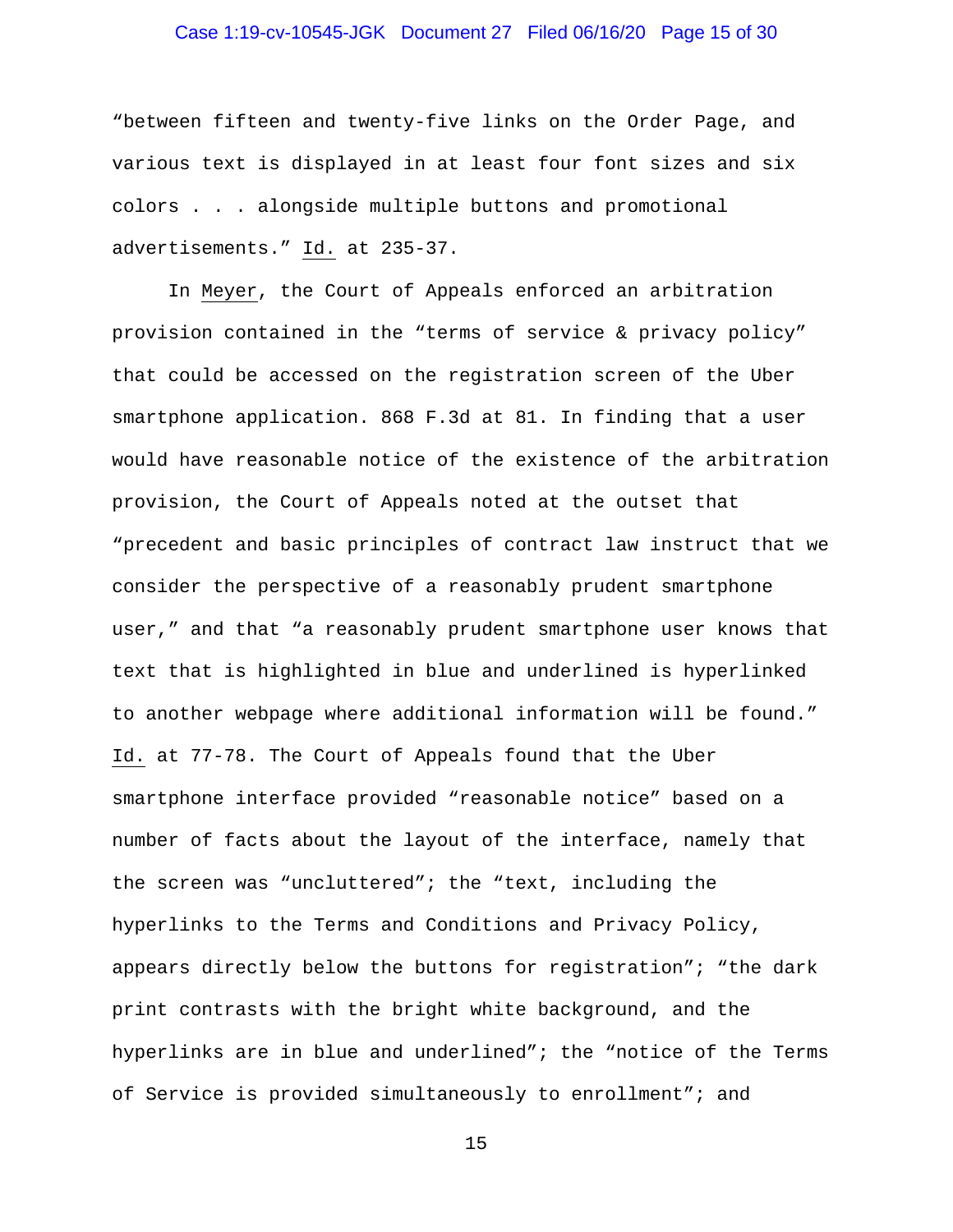# Case 1:19-cv-10545-JGK Document 27 Filed 06/16/20 Page 16 of 30

"[o]nce a user clicks through to the Terms of Service, the section heading ('Dispute Resolution') and the sentence waiving the user's right to a jury trial on relevant claims are both bolded." Id. at 78-79.

In Starke, the Court of Appeals found that a user did not have reasonable notice of an arbitration provision that could be accessed through a "terms and conditions" hyperlink contained in the confirmation email of a purchase made on Amazon.com. 913 F.3d at 285. In finding that the plaintiff did not have reasonable notice of the provision that could be accessed through the "terms and conditions" hyperlink, the Court of Appeals noted that the company that sought to compel arbitration had "never directed Starke's attention to the 'Terms & Conditions' hyperlink that contained the post-Sale T&C"; the information unrelated to the terms and conditions hyperlink "took up approximately half of the email"; the hyperlink itself "is some of the smallest text in the email and comes after several prompts unrelated to the enclosure of the contract"; the "interface here is cluttered with diverse text, displayed in multiple colors, sizes and fonts, and features various buttons and promotional advertisements that distract the reader from the relevant hyperlink"; the subsequent "email in no way signals to Starke that he should click on the link, and it does not advise him that he would be deemed to agree to the contract terms in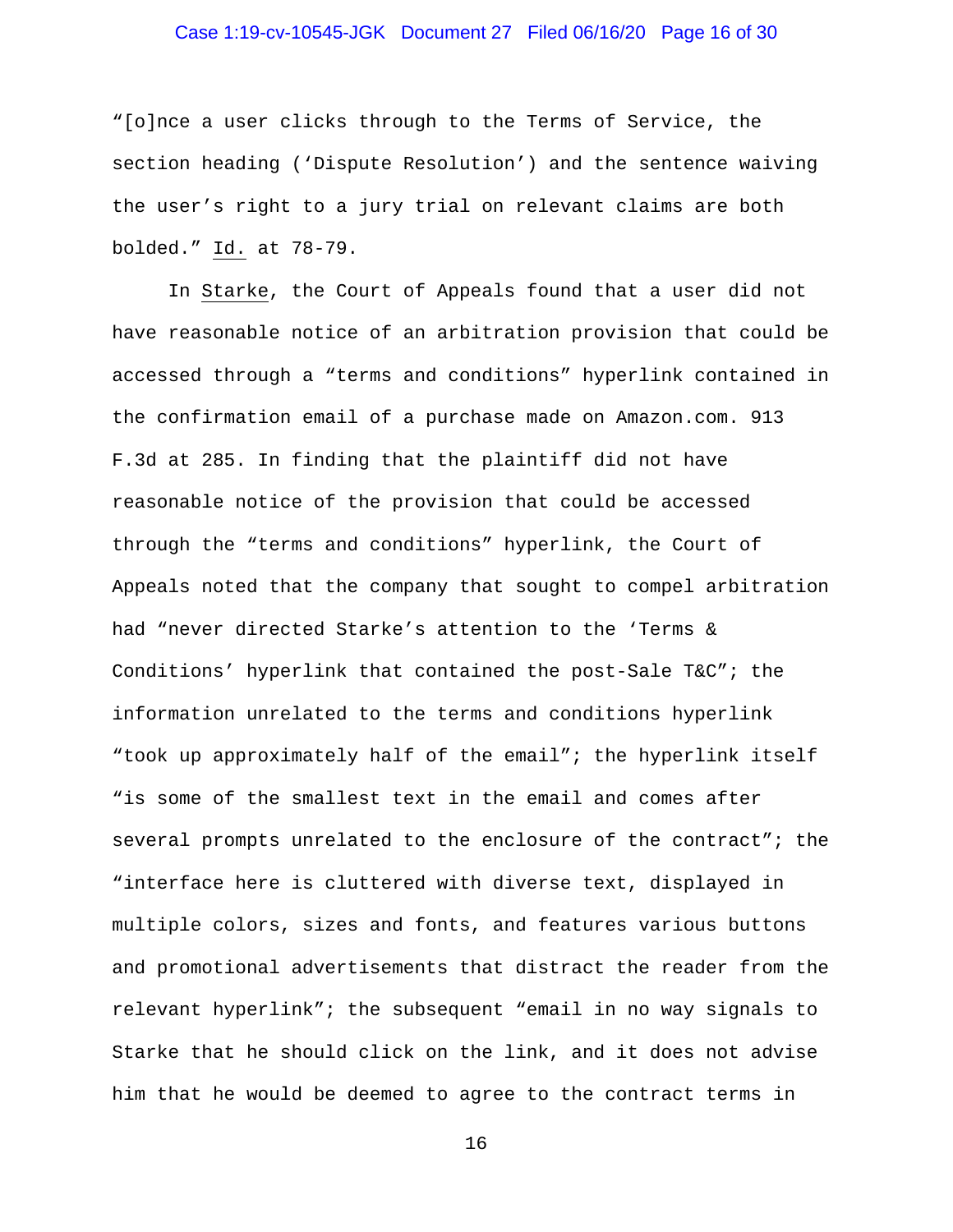# Case 1:19-cv-10545-JGK Document 27 Filed 06/16/20 Page 17 of 30

the document to be found by clicking that link"; and the terms and conditions were both spatially and temporally decoupled from the purchase that Starke had made on Amazon.com. Id. at 292-94.

These cases make clear that the inquiry whether a web user had "reasonable notice" of contract terms contained in a contract accessible by hyperlink depends on the "totality of the circumstances." Id. at 296; Feld, 2020 WL 1047055, at \*3 ("Whether a user is on inquiry notice is a fact-intensive analysis.") (citing Meyer, 868 F.3d at 76). These cases provide the framework for the inquiry in this case as to whether the plaintiff assented to the arbitration provision contained in the AAU Code Book by submitting his application for membership in the AAU and becoming a member of the AAU.

#### **B.**

In this case, the plaintiff had "reasonable notice" that by completing his application for AAU membership and becoming a member of the AAU, he would be bound by contractual language contained in the documents, including the binding arbitration provision, that could be accessed through the hyperlinks on the AAU application page. On the Website, an applicant's "attention is adequately directed to a conspicuous hyperlink that is clearly identified as containing contractual terms to which the customer manifests assent" by completing the AAU membership application. Starke, 913 F.3d at 296. An applicant has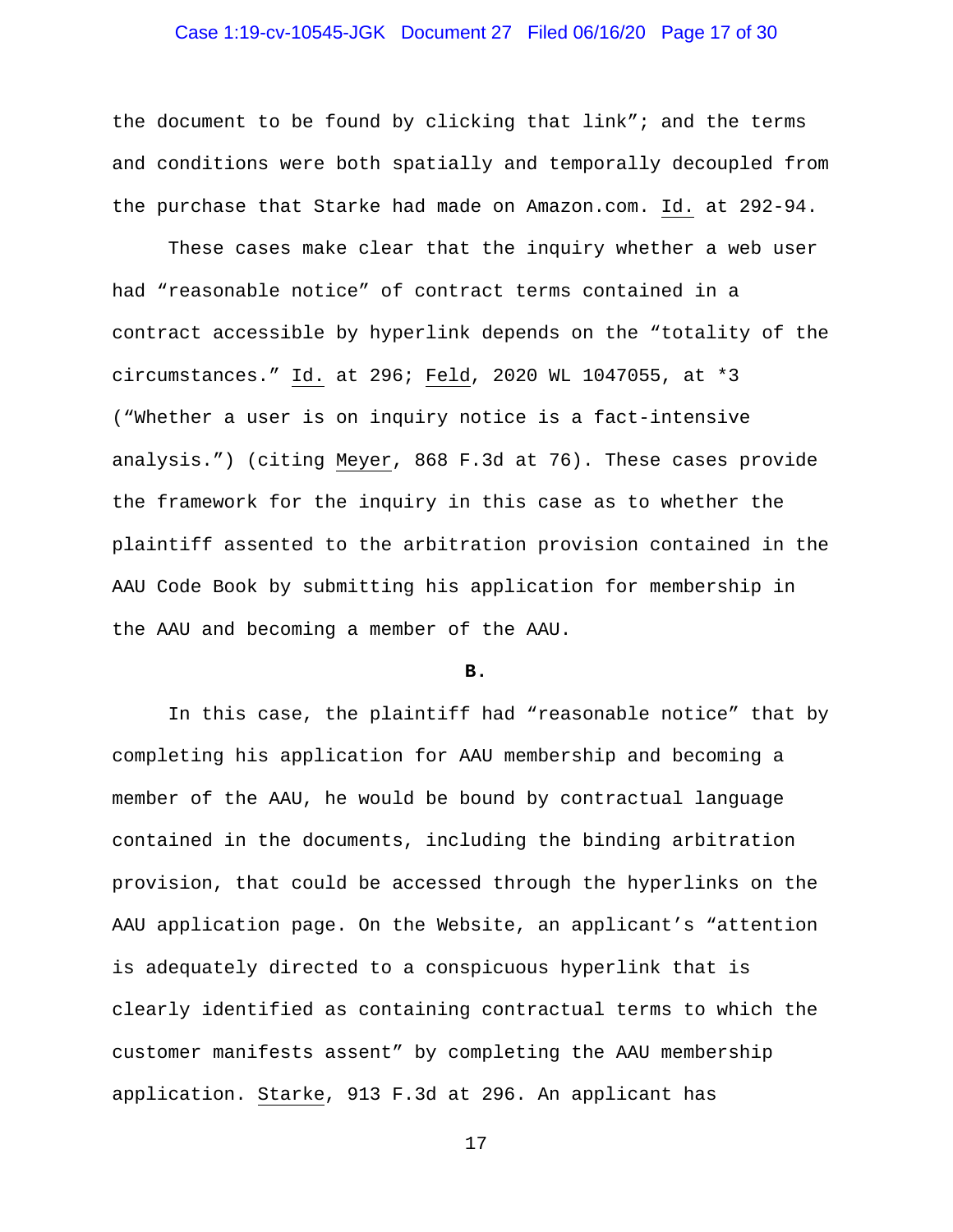# Case 1:19-cv-10545-JGK Document 27 Filed 06/16/20 Page 18 of 30

"reasonable notice" of the arbitration provision contained in the AAU Code Book based on several facts about the layout of the AAU membership application page.

First, the AAU application page is relatively uncluttered. The relevant part of the application page is labeled "Terms and Conditions – Digital Signature" in large bold font. The section is in a distinctive yellow color. Within that section, the provisions of the AAU Code that a member agrees to comply with can be accessed through the hyperlinks and are marked with the distinctive blue color characteristic of hyperlinks.4 Although the membership application page has various colors, the layout is not distracting like the layout of the web page in Nicosia in which there were "between fifteen and twenty-five links," in text of "at least four font sizes and six colors," and various buttons and advertisements. 834 F.3d at 237. The relevant text in the "terms and conditions" box on the AAU application screen clearly draws a reasonable user's attention to it because of the blue hyperlinks, the red asterisks, the normal font size, and the clear contrast between the mostly black text and the yellow background. See Peter v. DoorDash, Inc., -- F. Supp. 3d --, 2020

<sup>&</sup>lt;sup>4</sup> The plaintiff suggests that a reasonable user would be confused by the fact that there were multiple different terms and conditions. But as the plaintiff himself admits, he "remember[s] a section that talked about terms and conditions for background check and another yellow box that talked about terms and conditions of membership." Hidalgo Decl. ¶ 10. There are two hyperlinks inside the "Terms and Conditions" box on the application and both hyperlinks would take a web user to the same AAU Code Book screen.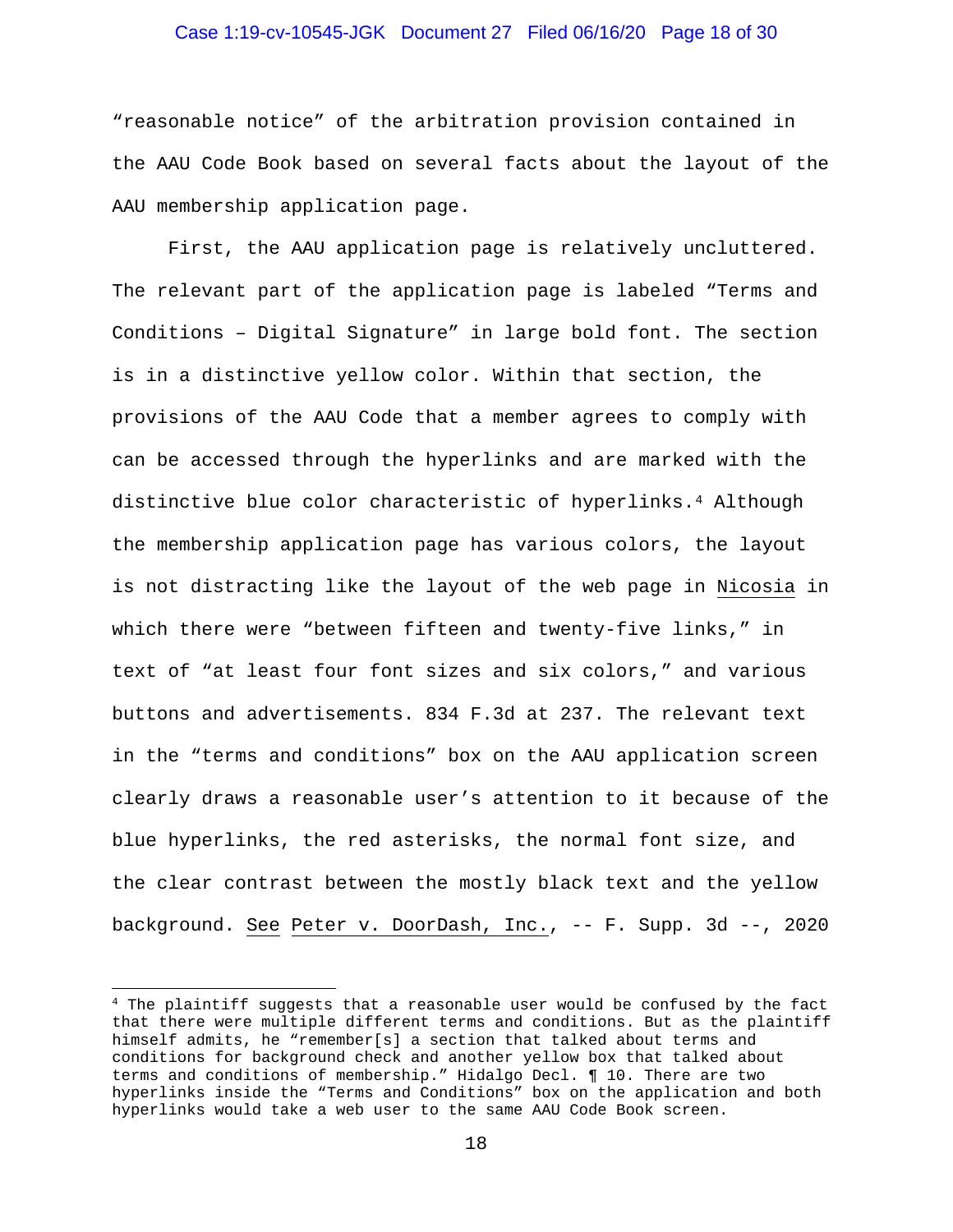# Case 1:19-cv-10545-JGK Document 27 Filed 06/16/20 Page 19 of 30

WL 1967568, at \*4 (N.D. Cal. Apr. 23, 2020) ("DoorDash's sign-up page looks markedly similar to the page approved by Meyer . . . Despite plaintiff's characterization of the font as gray-on-gray, the text contrasts clearly with the background and is plainly readable."). The "terms and conditions" box is also prominently placed squarely in the middle of the very end of the application, which is a conspicuous part of the application because it is the last place an applicant looks before finishing the application process.

Second, although the court in Meyer noted that reasonable notice was given, in part, because "the entire screen [was] visible at once, and the user [did] not need to scroll beyond what [was] immediately visible to find notice of the Terms of Service," 868 F.3d at 78, the fact that an applicant would have to scroll down through many pages of the application to reach the terms and conditions box does not undermine the plaintiff's assent to those terms and conditions. An applicant for AAU membership would be unable to avoid the part of the application containing the hyperlinks leading to the AAU Code Book because the applicant would necessarily proceed through the application in linear fashion and could not complete the application without having reviewed that page.

Third, the agreement in this case is a clickwrap agreement in which an applicant necessarily checks the box adjacent to the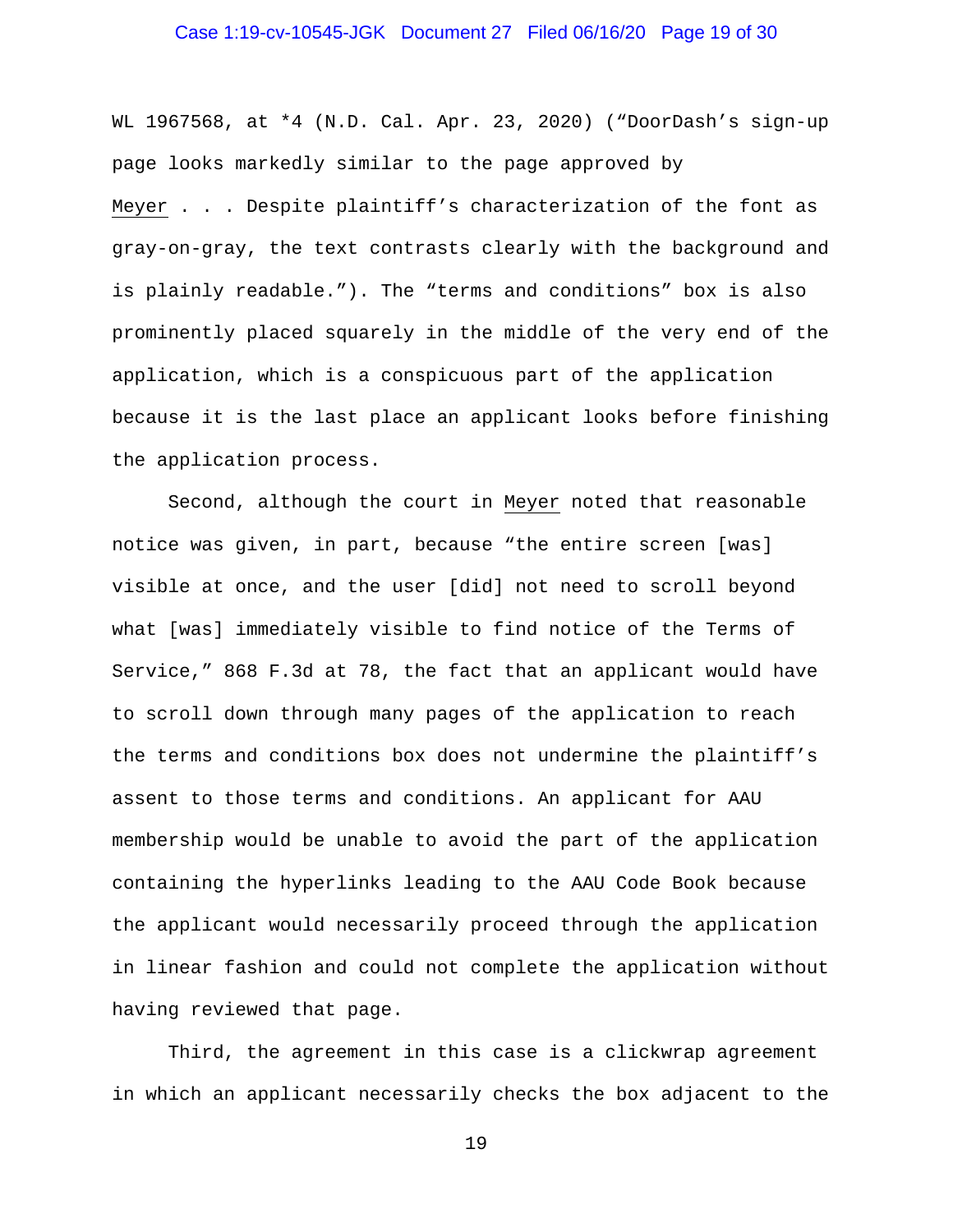# Case 1:19-cv-10545-JGK Document 27 Filed 06/16/20 Page 20 of 30

acknowledgment of the terms and conditions to indicate his agreement with the AAU terms and conditions listed, one of which is compliance with the contents of the AAU Code Book. The declaration of Debra Kimbrell shows that it would have been impossible for the plaintiff to complete his membership application without checking the box that gave assent to the terms and conditions. See Sultan v. Coinbase, Inc., 354 F. Supp. 3d 156, 161-62 (E.D.N.Y. 2019). The plaintiff therefore assented to the terms and conditions when he checked the box indicating that he was aware of the existence of the clickwrap agreement. See Armstead v. Starbucks Corp., No. 17-cv-1163, 2017 WL 5593519, at \*3 (S.D.N.Y. Nov. 17, 2017) ("Meyer concluded that a party has typically consented to arbitration when she agreed to a 'clickwrap' or 'click-through' agreement."). Moreover, the language that "[b]y submitting an application, the applicant agrees to comply with the provisions of the AAU Code," contained in the "terms and conditions" box on the AAU application screen, is a "clear prompt directing users to read the [AAU Code Book] and signaling that their acceptance of the benefit of registration would be subject to contractual terms." Meyer, 868 F.3d at 78-79.5

<sup>&</sup>lt;sup>5</sup> It appears that the plaintiff in this case also had actual notice that he would be bound by the terms and conditions in the AAU Code. As the plaintiff stated in his declaration, he "remember[s] a section that talked about terms and conditions for background check and another yellow box that talked about terms and conditions of membership. The second terms and conditions box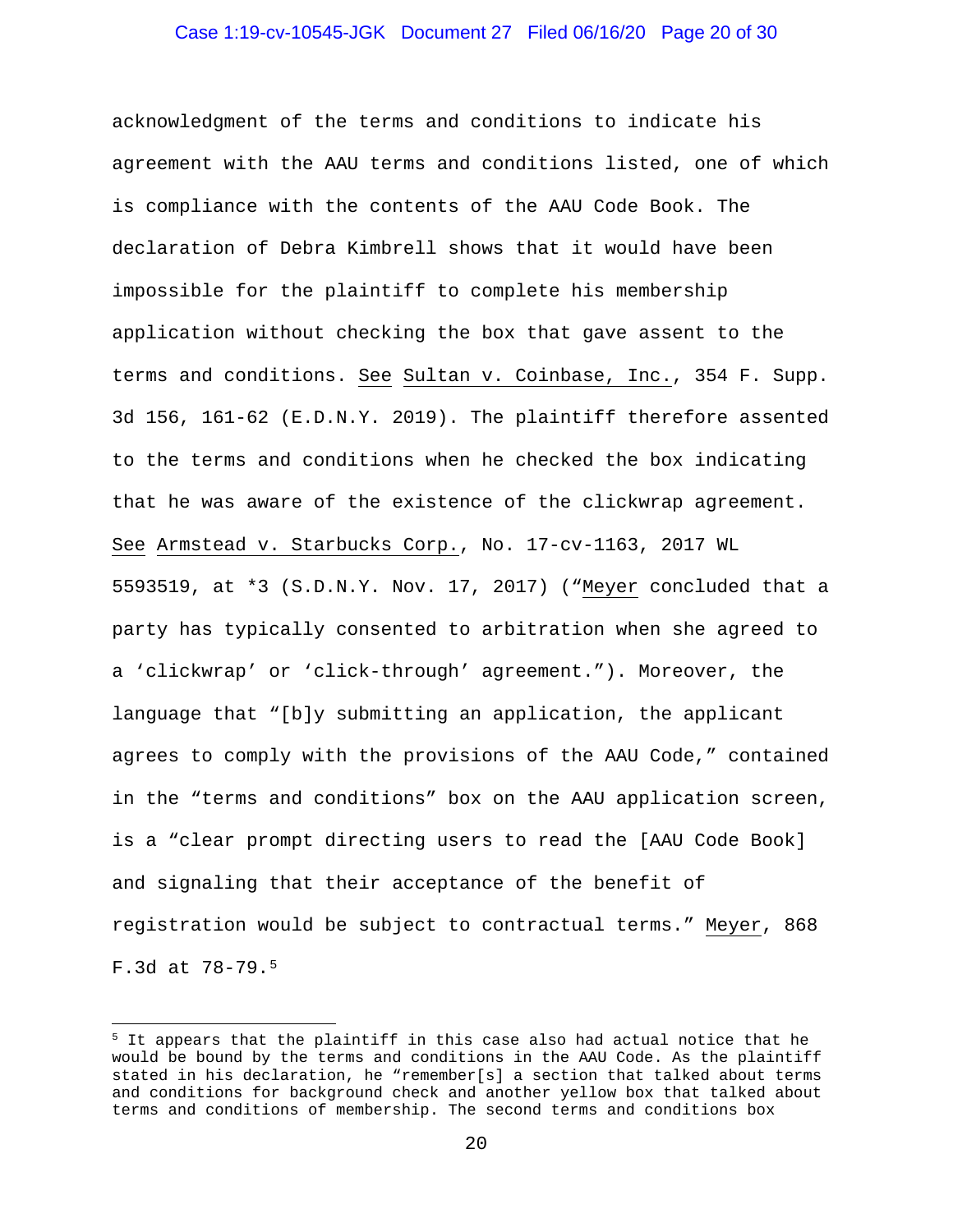# Case 1:19-cv-10545-JGK Document 27 Filed 06/16/20 Page 21 of 30

Fourth, the fact that notice about the terms and conditions of AAU membership was both spatially and temporally coupled to the applicant's submission of an application further indicates that the plaintiff had "reasonable notice" that he would be bound by the attendant terms and conditions upon becoming an AAU member. See Meyer, 868 F.3d at 78 ("In addition to being spatially coupled with the mechanism for manifesting assent – i.e., the register button – the notice is temporally coupled."). In this case, the check box in which a user manifested assent to the terms and conditions contained in the AAU Code Book appeared in close proximity to the two hyperlinks to the AAU Code Book and all were contained within the box plainly labeled "Terms and Conditions – Digital Signature." Notice of the terms and conditions of membership, including being bound by the contents of the AAU Code Book was also temporally coupled to the plaintiff's application because notice appeared on the application page itself and therefore notice is given to an applicant "simultaneously to enrollment, thereby connecting the contractual terms to the services to which they apply." Id.

Based on these facts, the plaintiff had "reasonable notice" that upon completing his membership application with the AAU and

talked about how membership was not guaranteed by just filling out the application and that members had to comply with the AAU Code and its constitution and rules." Hidalgo Decl. ¶ 10.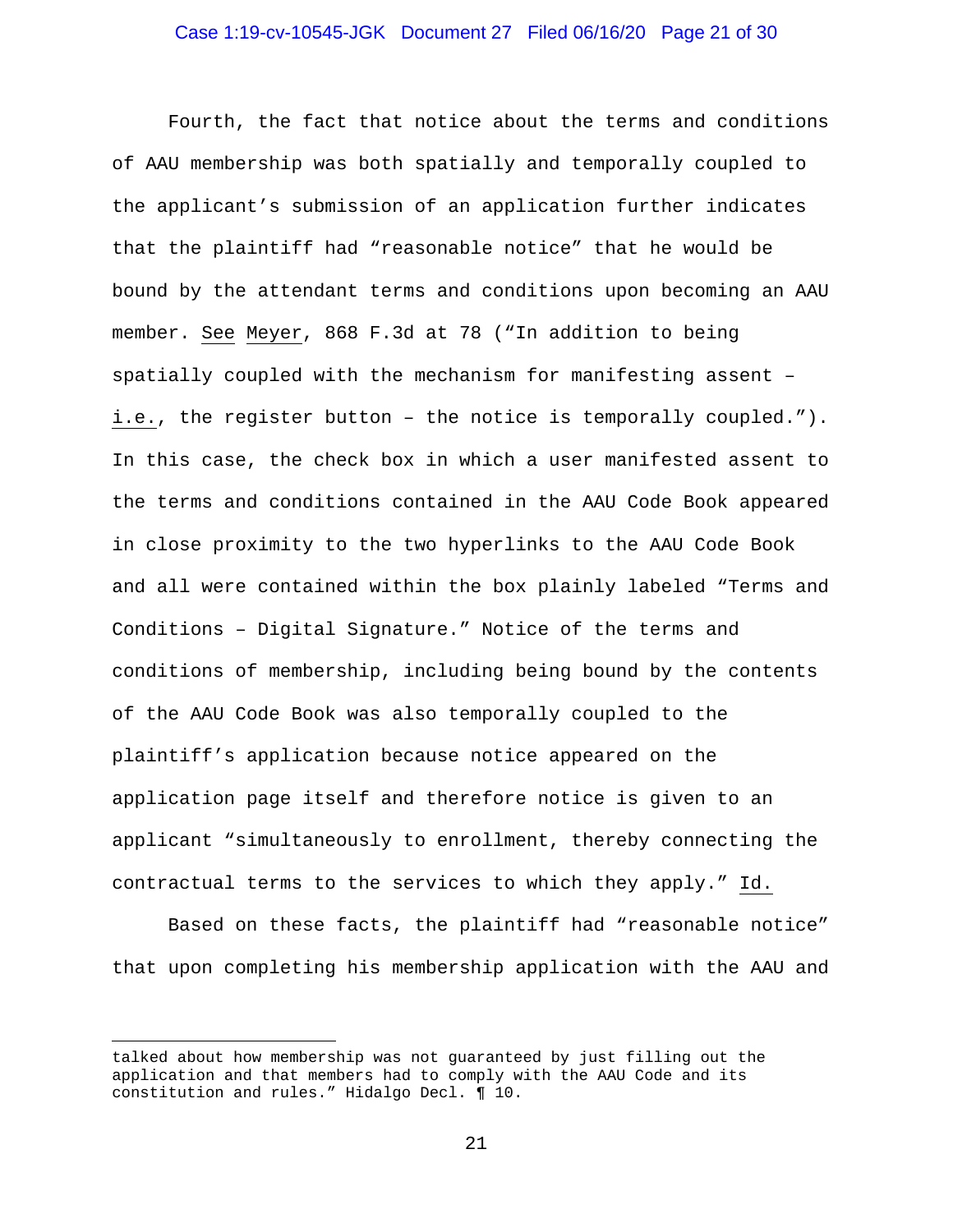# Case 1:19-cv-10545-JGK Document 27 Filed 06/16/20 Page 22 of 30

becoming a member, he would be bound by the arbitration provision indisputably contained in the AAU Code Book that could be accessed through the hyperlinks conspicuously displayed on the AAU membership application page. The plaintiff's arguments to the contrary are without merit.

The plaintiff argues that because he applied for membership on an iPhone using a web browser and the AAU application was not compatible for smartphone use, he did not have reasonable notice that he would be bound by the AAU Code Book. Specifically, the plaintiff complains that he "had to move the screen back and forth for each line of text" and zoom in and out because the full application was not visible on the iPhone screen at one time. Hidalgo Decl. ¶ 7 & Ex. A. However, the plaintiff does not dispute that even though he used his iPhone to complete the membership application, there was a check box for him to click to agree to the "terms and conditions." In fact, the plaintiff states that he remembers seeing the "terms and conditions" box when he applied for membership. The plaintiff therefore had reasonable notice of the need to agree to the terms and conditions even though he used an iPhone to complete his AAU membership application.

In any event, the relevant question is whether a "reasonably prudent smartphone user" would have inquiry notice that he would be bound by the contract provisions contained in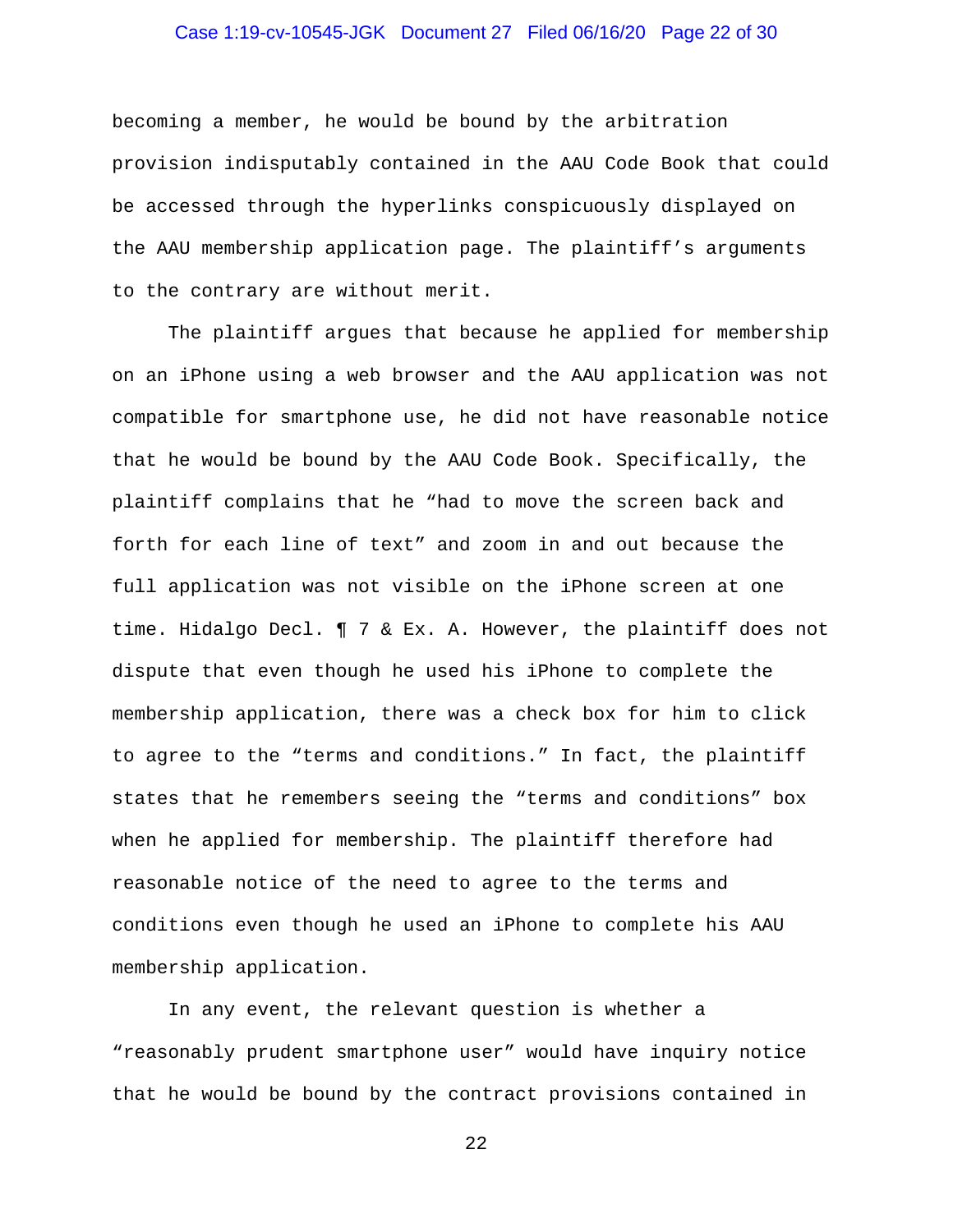# Case 1:19-cv-10545-JGK Document 27 Filed 06/16/20 Page 23 of 30

the AAU Code Book upon completing the AAU membership application. See Meyer, 868 F.3d at 77-78. The plaintiff points to no authority for the proposition that a reasonably prudent smartphone user does not have inquiry notice of terms and conditions when the user physically checks a box indicating that the user understands and agrees to the terms and conditions. See Peter, 2020 WL 1967568, at \*4 (finding that in the context of the plaintiffs' argument that the terms and conditions would not have been readable on a smartphone that "Plaintiffs cite no authority regarding acceptable font size in the digital context."). Moreover, the plaintiff fails to articulate why a "reasonably prudent smartphone user" would not have reasonable notice of the hyperlinks on the AAU application page simply because the smartphone user had to scroll around and zoom in and out on certain text on the smartphone screen to complete the application. See Meyer, 868 F.3d at 77-78.

The plaintiff also argues that he should not be bound by the arbitration provision in the AAU Code Book because it was not obvious that the AAU Code Book contained contractual language rather than simply a general code of conduct governing matters like sportsmanship at AAU events. The text in the application stated that "Membership in any category may be granted only after an application is submitted and approved. By submitting an application, the applicant agrees to comply with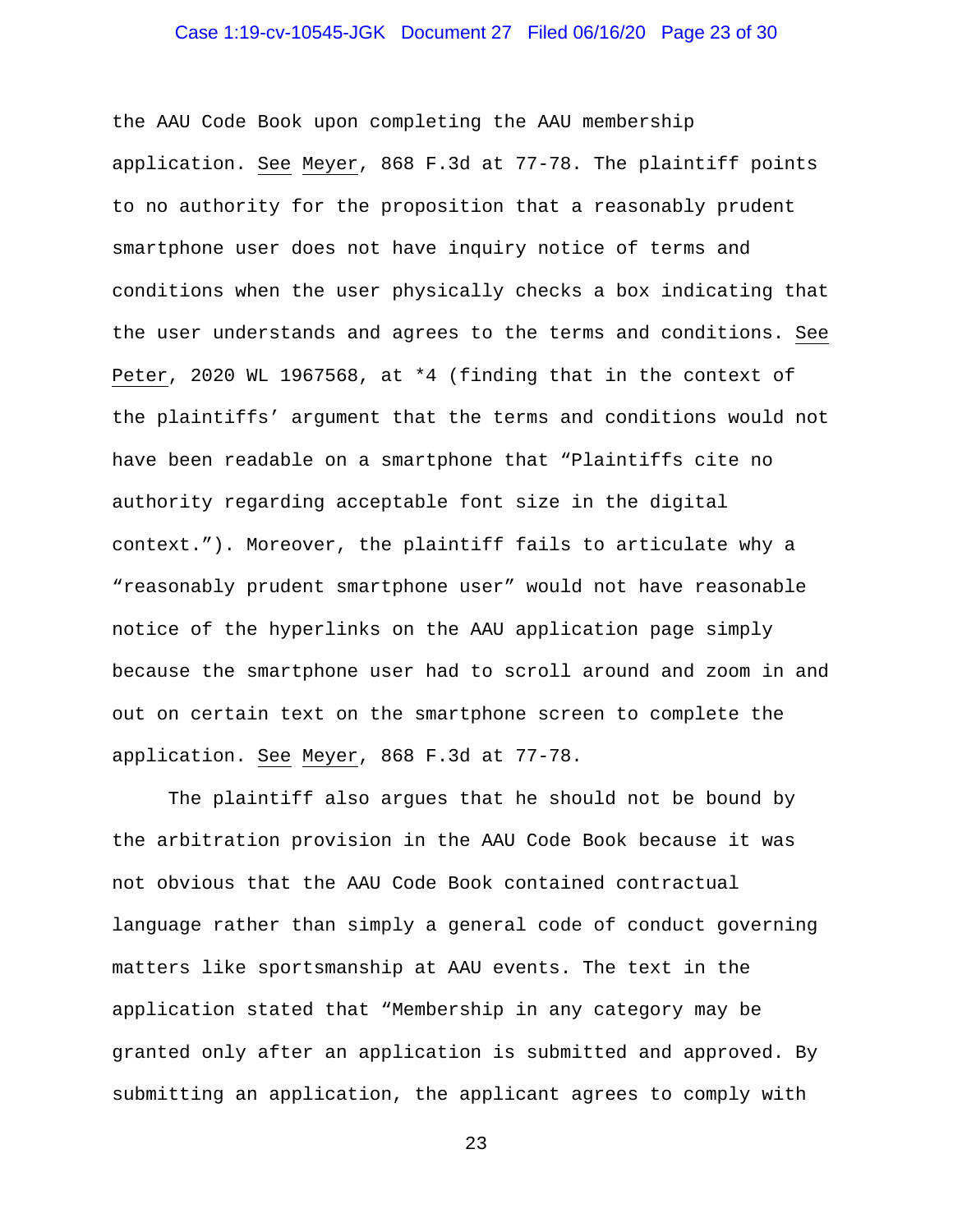# Case 1:19-cv-10545-JGK Document 27 Filed 06/16/20 Page 24 of 30

the provisions of the AAU Code, including its constitution, bylaws, policies, procedures, regulations, and rules." Kimbrell Decl. ¶ 7 (color in original). The plaintiff provides no support for the argument that the phrase "the AAU Code, including its constitution, bylaws, policies, procedures, regulations, and rules" does not provide "reasonable notice" to an applicant that the applicant could be bound contractually by provisions contained in the AAU Code. The relevant portion of the AAU membership application is labeled "Terms and Conditions – Digital Signature," which is standard language used in web-based contracts to indicate the existence of contractual language. See generally, Meyer, 868 F.3d at 78 (discussing Uber's "terms and conditions"). There is no merit or authority for the plaintiff's argument that he did not have "reasonable notice" that the AAU Code Book created an enforceable contract between the parties.

The plaintiff also argues that because the arbitration provision was allegedly "hidden" in the middle of the roughly 170-page AAU Code Book accessible through the hyperlinks, he did not have notice of the arbitration provision. But the fact that an applicant on the AAU Website, such as the plaintiff, was required to click through multiple hyperlinks - first to the AAU Code Book, then to the "Policies" chapter – to reach the specific part of the AAU Code Book containing the arbitration provision does not mean that the plaintiff cannot be bound by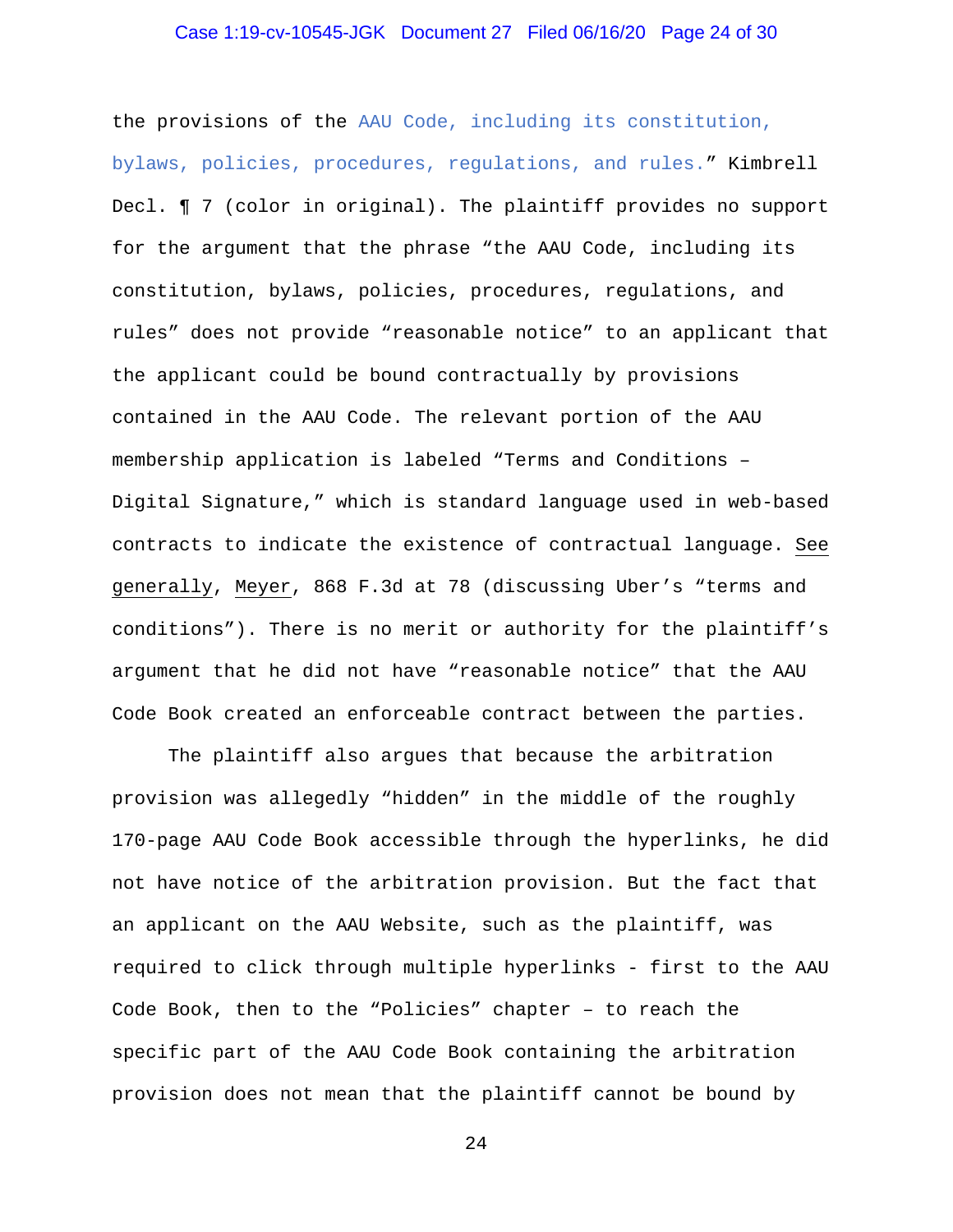# Case 1:19-cv-10545-JGK Document 27 Filed 06/16/20 Page 25 of 30

the arbitration provision because "clicking the hyperlinked phrase is the twenty-first century equivalent of turning over the cruise ticket [containing an enforceable forum-selection clause at issue in Carnival Cruise Lines, Inc. v. Shute, 499 U.S. 585, 587-88 (1991)]" to read the fine print. Fteja v. Facebook, 841 F. Supp. 2d 829, 839 (S.D.N.Y. 2012); Feld, 2020 WL 1047055, at \*5 ("Whether Feld actually clicked on the hyperlinked terms to read the TOS or the Privacy Policy is immaterial; what matters is that notice of these terms was reasonably conspicuous.").

The plaintiff's argument that he cannot be bound by the arbitration provision because he either did not or could not have been expected to read the full 170-page document contained in the AAU Code Book runs counter to well-settled principles of contract law. Under "New York law, a customer does not have the right to avoid a contract on the ground that he did not read it." Crewe v. Rich Dad Educ., LLC, 884 F. Supp. 2d 60, 73-74 (S.D.N.Y. 2012) (collecting cases); Ragone v. Atl. Video at Manhattan Ctr., 595 F.3d 115, 122 (2d Cir. 2010) ("Further, Ragone asserts that she did not read the arbitration agreement before signing it. But this is of no moment . . . ."). Additionally, an applicant would not have to scroll through the entire roughly 170-page AAU Code Book because the AAU Code Book Screen contained a much shorter table of contents. Under the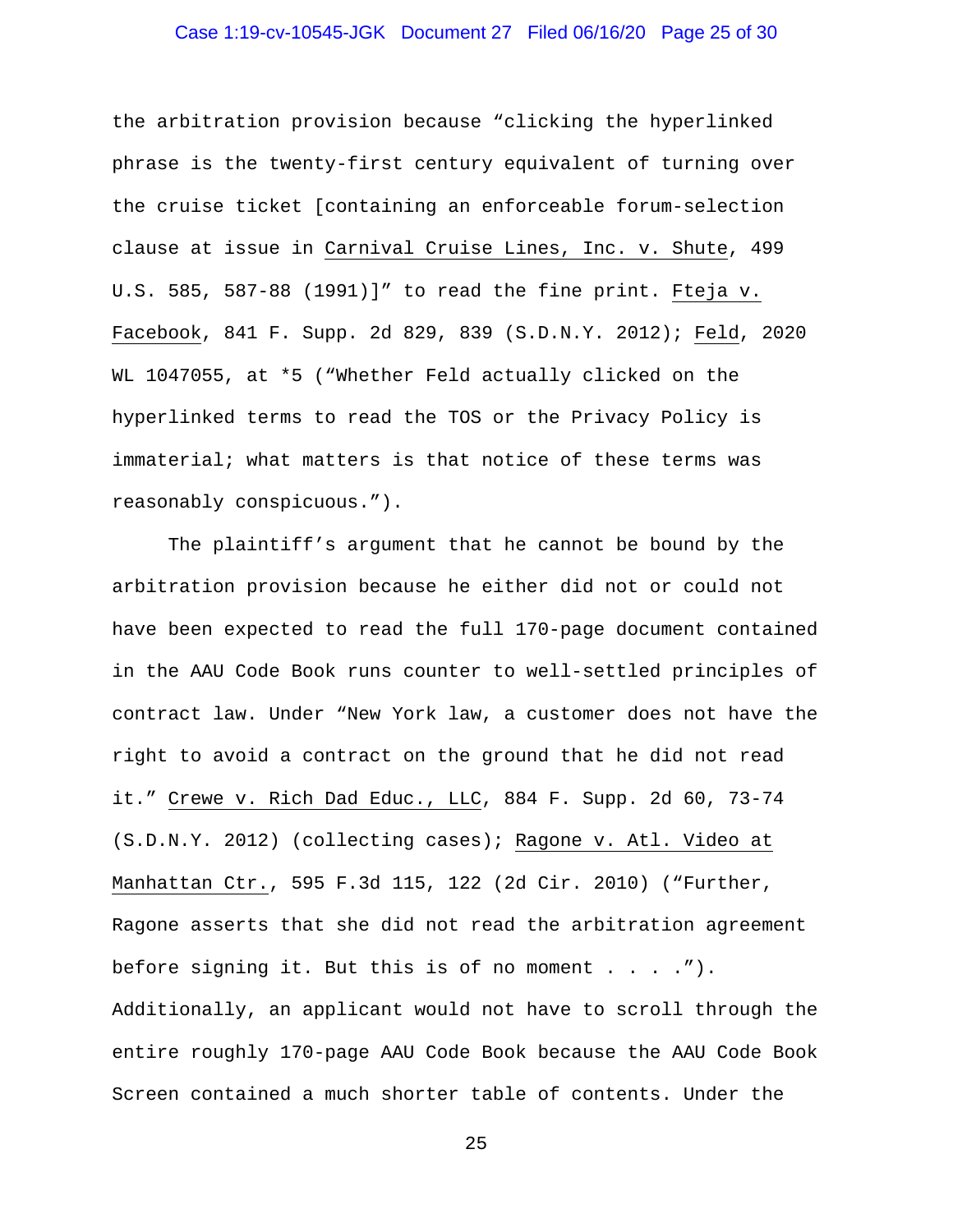# Case 1:19-cv-10545-JGK Document 27 Filed 06/16/20 Page 26 of 30

"Policies" section of the AAU Code Book table of contents was a section clearly labeled "Binding Arbitration."

The plaintiff has failed to raise any issue of triable fact as to whether he had "reasonable notice" that he would be bound by the arbitration provision contained in the AAU Code Book upon completing his application for membership in the AAU. There is therefore no dispute that the plaintiff assented to the arbitration provision when he checked the box on the AAU membership application page indicating his agreement with all the terms and conditions listed and then submitted the membership application. See Sultan, 354 F. Supp. 3d at 162.

**C.**

The next question is whether the particular claims brought by the plaintiff against the defendant are within the scope of the arbitration provision.

The arbitration provision provides that "by applying for AAU membership (or having a third party submit an application for membership in the AAU on behalf of the application), or upon entering any AAU event, the applicant/member/entrant and the AAU agree to submit all civil dispute(s) arising out of or during the term of membership to binding arbitration administered by the American Arbitration Association ("AAA") in accordance with its consumer arbitration rules." Kimbrell Decl., Ex. C. The arbitration provision further provides that "the parties declare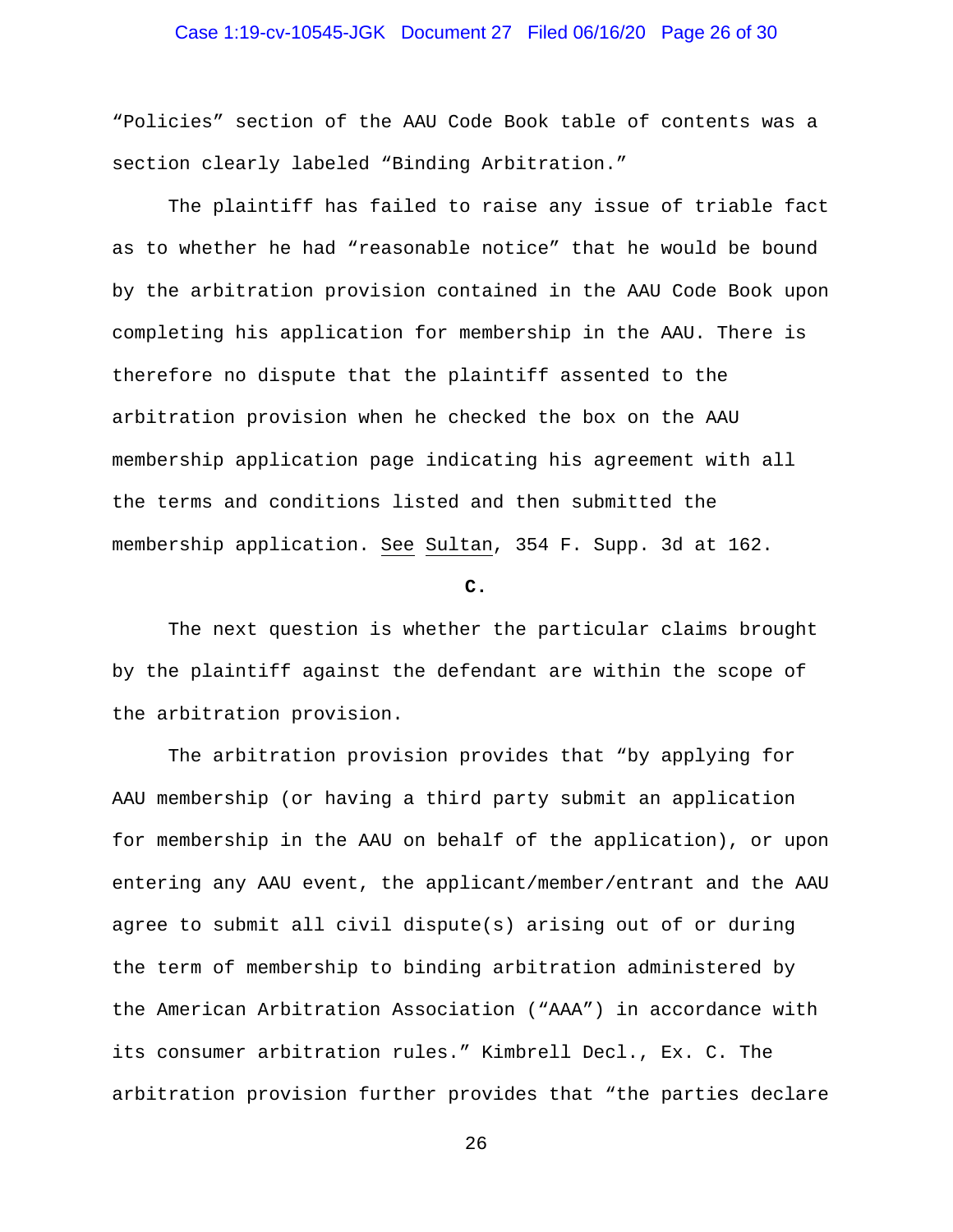# Case 1:19-cv-10545-JGK Document 27 Filed 06/16/20 Page 27 of 30

that it is their clear and unmistakable intent for the arbitrator to determine any and all questions of arbitrability, if any. Any objection to the arbitrator's jurisdiction, including any objections with respect to the existence, scope or validity of the arbitration agreement shall be decided by the arbitrator." Id.

The plaintiff argues principally that because the plaintiff's payment information was stolen from AAU's website when he applied for membership on May 16, 2019, thirteen days before the plaintiff's AAU membership began, the dispute between the plaintiff and the defendant in this case does not "arise[e] out of or during the term of membership[.]"

However, this Court cannot decide the issue whether the dispute between the plaintiff and the defendant is arbitrable because the parties agreed to "empower an arbitrator to decide issues of arbitrability," and that empowerment "serves as clear and unmistakable evidence of the parties' intent to delegate such issues to an arbitrator." Contec Corp., 398 F.3d at 208. Courts have upheld and enforced delegation clauses similar to the clause in this case, which principally states that "it is [the parties'] clear and unmistakable intent for the arbitrator to determine any and all questions of arbitrability, if any" and that "[a]ny objection to the arbitrator's jurisdiction, including any objections with respect to the existence, scope or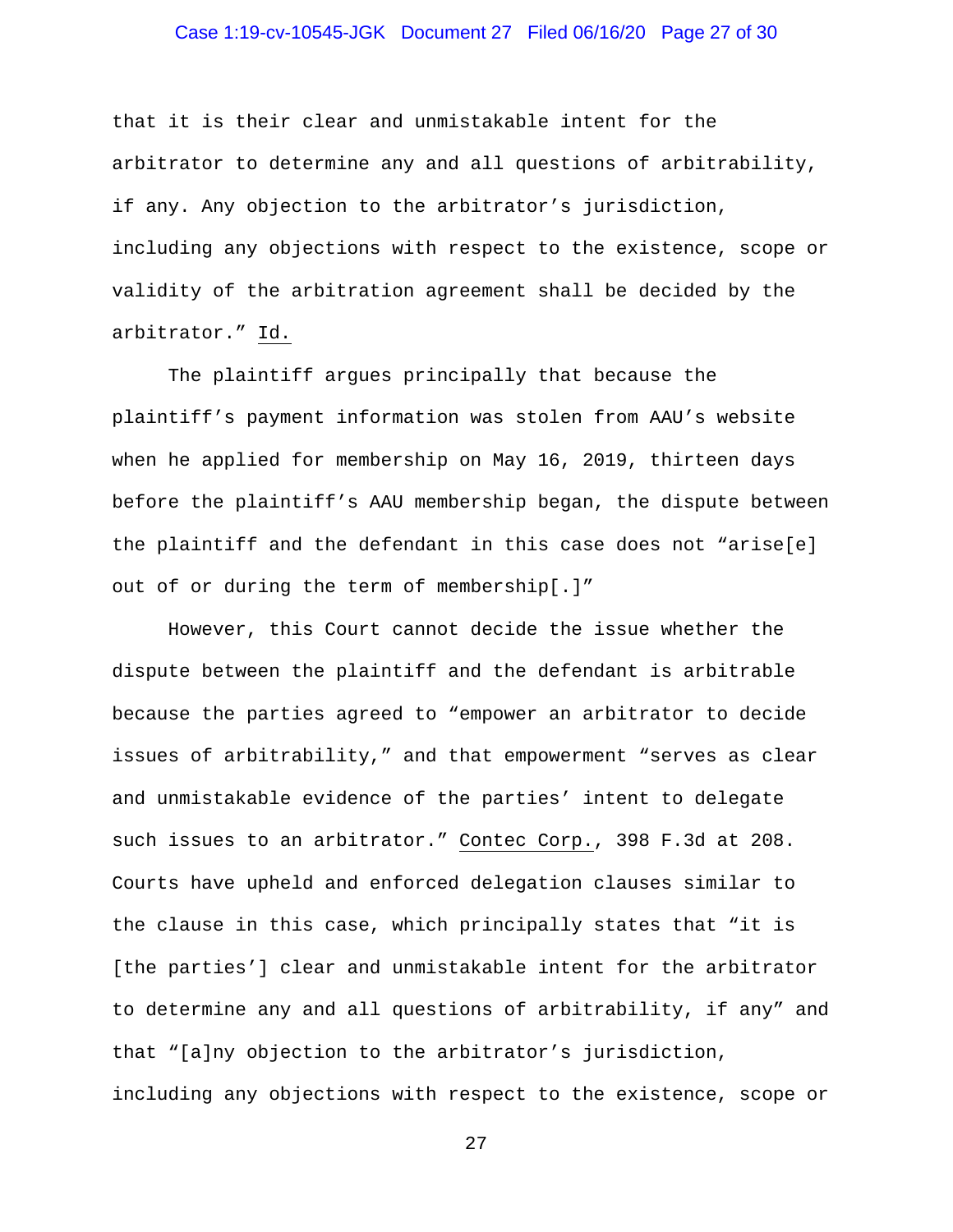# Case 1:19-cv-10545-JGK Document 27 Filed 06/16/20 Page 28 of 30

validity of the arbitration agreement shall be decided by the arbitrator." See, e.g., Mumin v. Uber Techs., Inc., 239 F. Supp. 3d 507, 522-23 (E.D.N.Y. 2017).6

In light of the broad delegation to the arbitrator of issues of arbitrability, the plaintiff's argument that his claims are not covered by the arbitration provision because the claims do not "aris[e] out of or during the term of membership" is an argument that must be submitted to the arbitrator in the first instance. See Henry Schein, Inc. v. Archer & White Sales, Inc., 139 S. Ct. 524, 529 (2019) ("When the parties' contract delegates the arbitrability question to an arbitrator, a court may not override the contract. In those circumstances, a court possesses no power to decide the arbitrability issue. That is true even if the court thinks that the argument that the arbitration agreement applies to a particular dispute is wholly groundless."); Olsen v. Charter Commc'ns, Inc., Nos. 18-cv-3388

<sup>6</sup> Although the defendant did not rely on the arbitration provision's clause stating that arbitration between the parties will be "administered by the American Arbitration Association ('AAA') in accordance with its consumer arbitration rules" for the argument that the arbitrator must decide issues of arbitrability, the incorporation of AAA rules in the arbitration provision constitutes independent "clear and unmistakable" evidence that the parties intended that the arbitrator decide issues of arbitrability. See Sollinger v. SmileDirectClub, LLC, No. 19-cv-5977, 2020 WL 774135, at \*3 (S.D.N.Y. Feb. 18, 2020) ("One example of 'clear and unmistakable evidence' is the parties' choice to 'incorporate by reference the Rules of the American Arbitration Association,' because the AAA's rules include an instruction that arbitrators are to determine their own jurisdiction.") (alterations omitted) (quoting Contec Corp., 398 F.3d at 211), appeal docketed, No. 20-965 (2d Cir. Mar. 17, 2020); Offshore Exploration and Production LLC v. Morgan Stanley Private Bank, N.A., 986 F. Supp. 2d 308, 316 (S.D.N.Y. 2013) (same), aff'd, 626 F. App'x (2d Cir. 2015).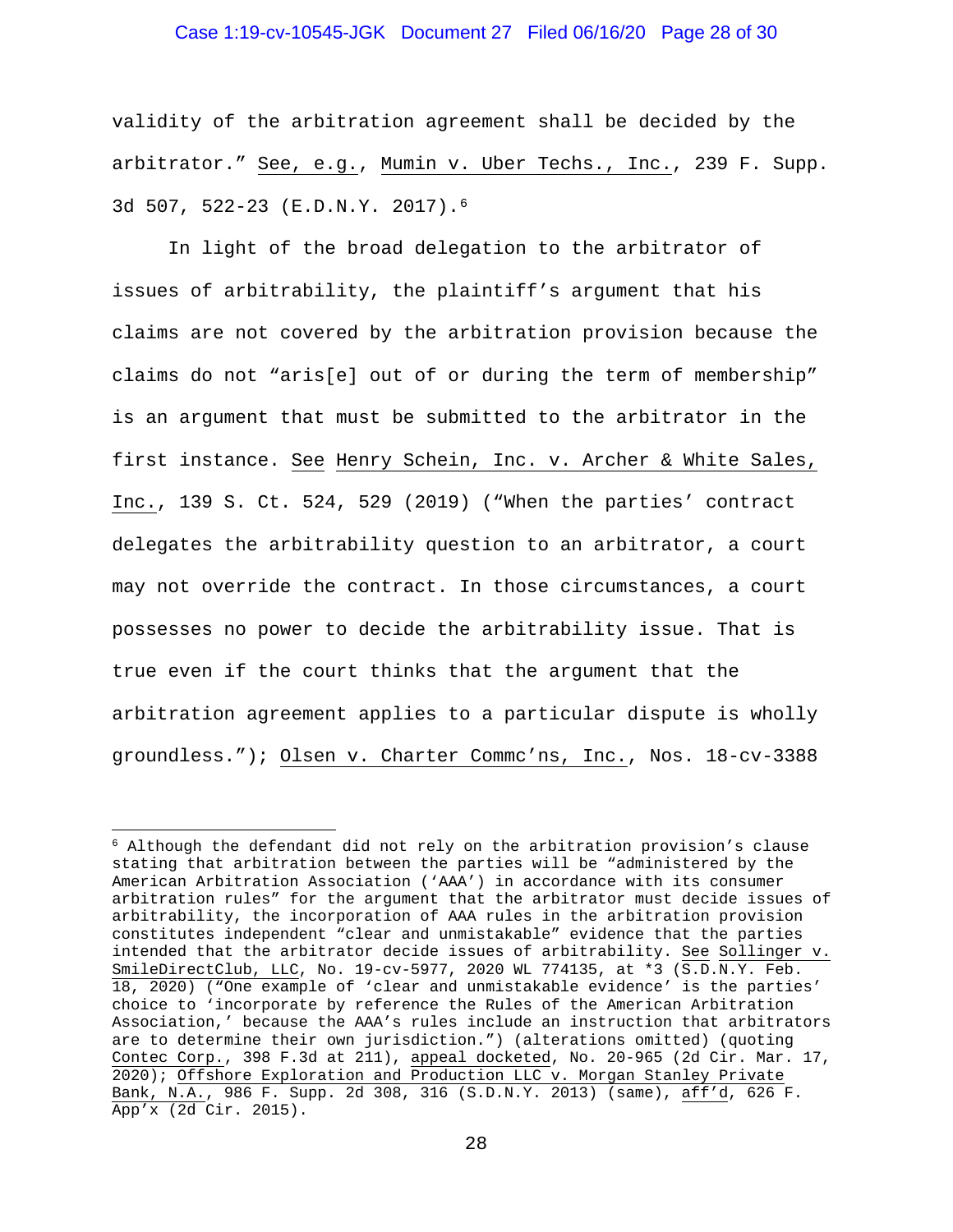# Case 1:19-cv-10545-JGK Document 27 Filed 06/16/20 Page 29 of 30

& 18-cv-4972, 2019 WL 3779190, at \*8 (S.D.N.Y. Aug. 9, 2019). Therefore, all of the plaintiff's claims must be submitted to arbitration as provided for in the arbitration provision contained in the AAU Code Book. It will be for the arbitrator to decide whether any of the plaintiff's claims are beyond the scope of the arbitration agreement.

#### **IV.**

The defendant requests that the Court stay this case pending arbitration if it grants the defendant's motion to compel arbitration.

The FAA provides that where a court is called upon to adjudicate a motion to compel arbitration, "the court in which such suit is pending, upon being satisfied that the issue involved in such suit or proceeding is referable to arbitration under such an agreement, shall on application of one of the parties stay the trial of the action until such arbitration has been had in accordance with the terms of the agreement, providing the applicant for the stay is not in default in proceeding with such arbitration." 9 U.S.C. § 3. A stay of the proceedings is mandatory "after all claims have been referred to arbitration and a stay [has been] requested." Katz v. Cellco P'ship, 794 F.3d 341, 345 (2d Cir. 2015).

In this case, all claims have been ordered to be submitted to arbitration and the defendant has requested that the Court